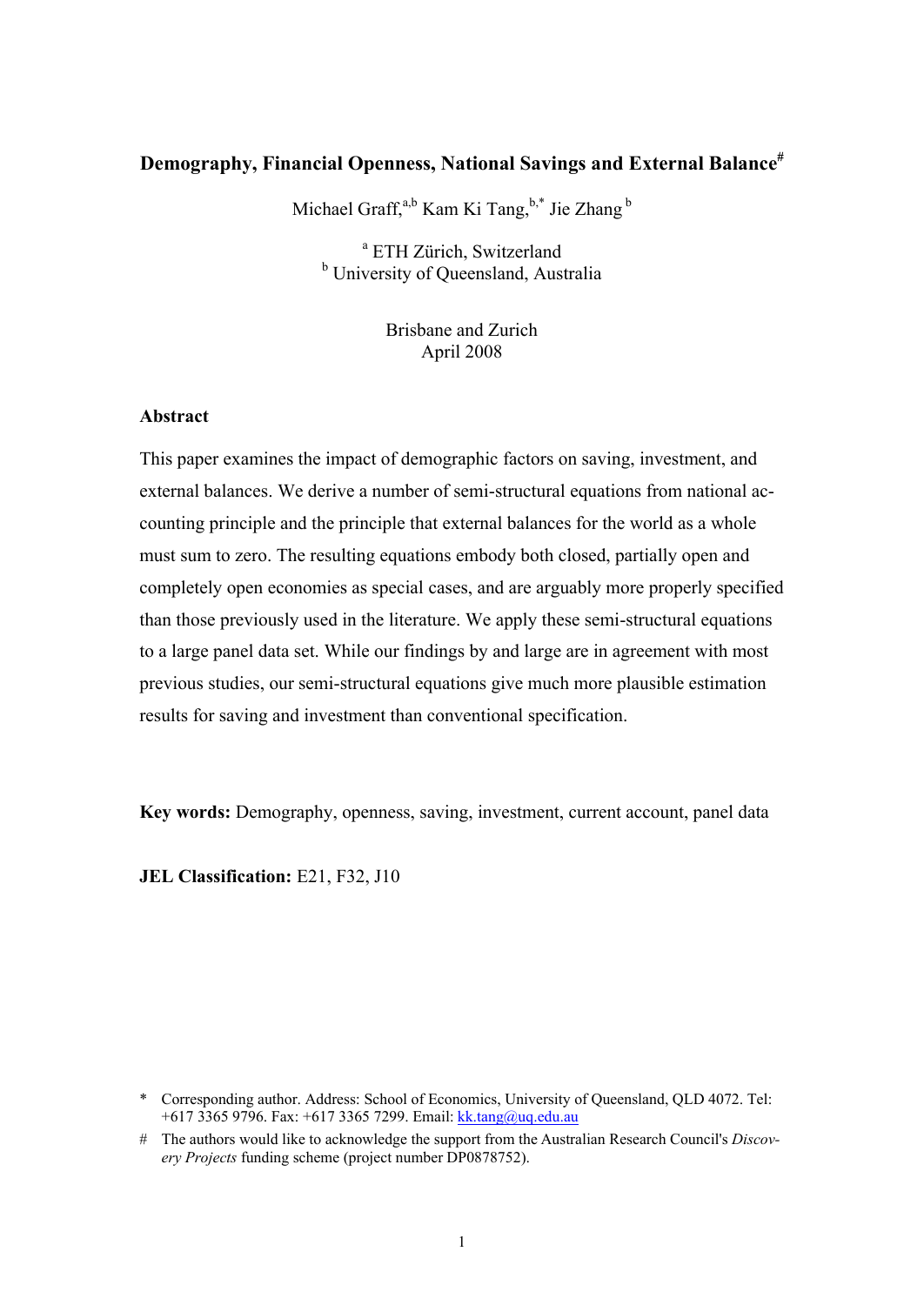#### **1. Introduction**

This paper examines the effects of demography and other factors on national saving, domestic investment and external (trade and current account) balances. The paper weaves two strands of empirical literature. The first strand of the literature that we refer to focuses on the effects of demography on national saving, investment, growth and the current account balance. The second strand of the literature focuses on the determinants of current account imbalances. The main difference between these strands of literature lies in their choice of explanatory variables for empirical testing. The first strand of the literature devotes considerable attention to the specification of demography. For instance, instead of just including youth and old-age dependence ratios, Higgins and Williamson (1997) and Higgins (1998) refer to information on the entire demographic structure of a population, and Li, Zhang and Zhang (2007) consider the joint effects of longevity, old-age dependency and the fertility rate. These studies, however, pay comparatively little attention to international factors. On the other hand, the second strand of the literature, while more parsimonious on demography, is much more elaborative on international factors. Chinn and Prasad (2003), for example, include measures for capital controls and financial deepening as right-hand variables. Chinn and Ito (2007) extend this approach and add measures for institutional quality, and Gruber and Kamin (2007) as well as Legg, Prasad and Robinson (2007) incorporate variables for financial crises in order to test the world "saving glut" hypothesis.

While the two bodies of literature are increasingly elaborative regarding the *content* of the numerous regression models, little attention has so far been devoted to the *structure* of those models. The contribution of the present study is to develop a modeling framework based on the national income identities for open and closed economies. On this basis, we derive a number of "semi-structural equations" for saving, investment, as well as for the external balances. These open-economy semistructural equations incorporate the closed, partially open, and completely open economies as special cases, and are arguably more properly specified than those previously used in the literature. For our empirical analyses, we construct a panel dataset of 74 countries and 25 years from 1980 to 2004. It comprises national account data, balance of payments statistics, data on demography as well as data on a number of variables to control for other potentially important factors, such as institutional quality. Using this dataset, we find that while our results by and large are in agreement with most previous studies, our semi-structural equations give much more plausible estimation results for saving and investment than conventional specifications. On the other hand, for trade and current account balances, there is no clear evidence that the semi-structural equations outperform the conventional specifications.

From a policy perspective, our analyses are important as they allow making predictions on the net foreign asset position of an economy that is driven by demographic change. This will be crucial to assess strategies designed to cope with the demographic transitions that are going to take place in the next few decades.

The rest of the paper is organized as follows. Section 2 reviews both the population ageing and current account balance literatures. Section 3 derives the models. Sec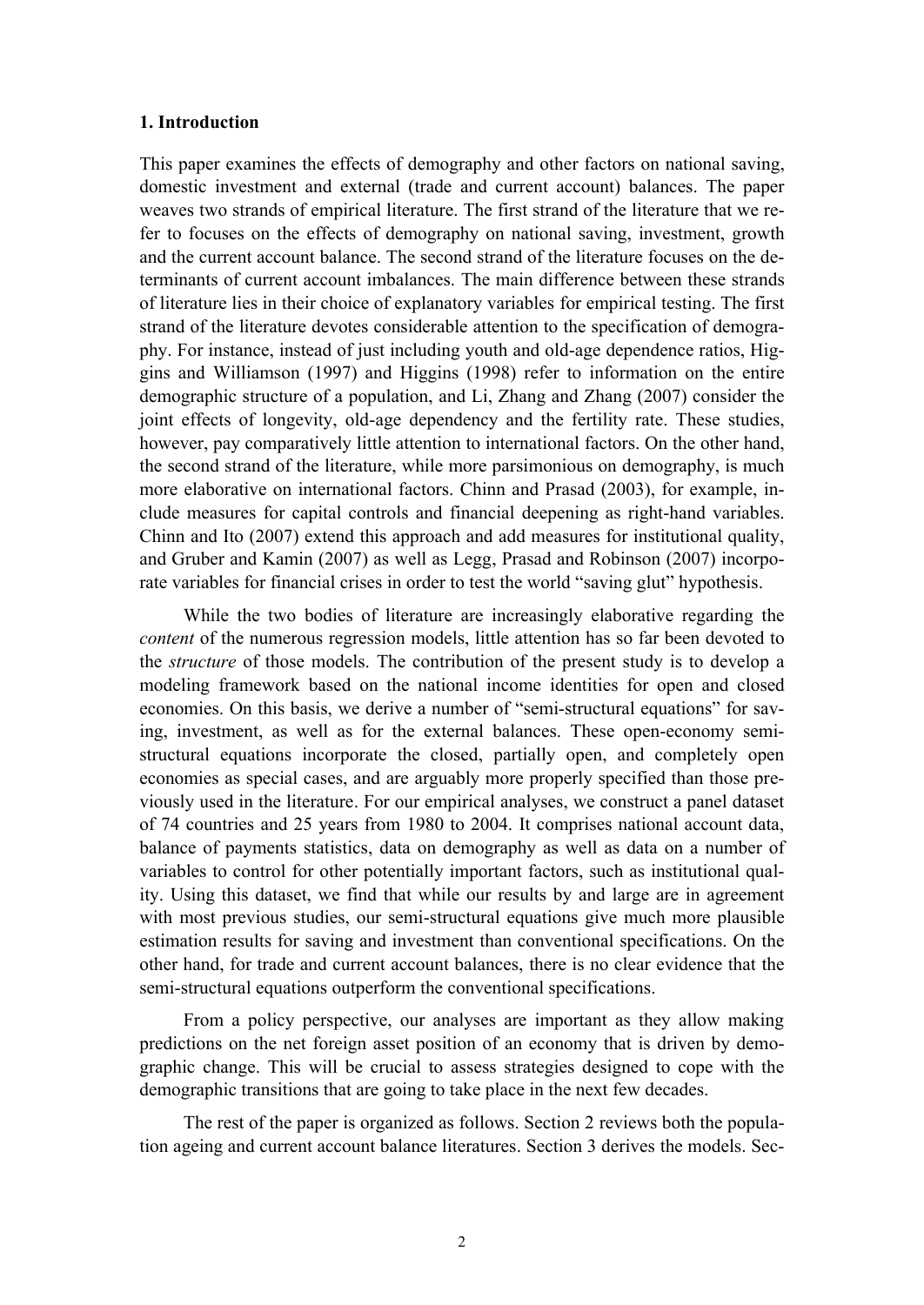tion 4 describes the data used for empirical analyses. Section 5 discusses the results and the final section concludes.

#### **2. Literature review**

 $\overline{a}$ 

A recent paper that is closely related to our research is the study by Li, Zhang and Zhang (2007) (LZZ hereafter). The paper examines the effects of population aging on saving, investment and growth. While this is an old theme, previous studies focused on either old-age dependency or longevity as the "representative" character of population aging, in comparison, LZZ investigate the joint effects of both longevity and oldage dependency. Considering both factors simultaneously is crucial because while both rising longevity and rising old-age dependency are characteristics of population aging, their theoretical impacts on saving, investment and thus on growth are different. On the one hand, as people expect to live longer, they are induced to invest more in their human capital and hence will save more as well. The implication of greater human capital investment is that it will raise the marginal product of capital and thus investment; therefore, longevity can be growth enhancing. The empirical findings of Ehrlich and Lui (1991) and Barro and Sala-i-Martin (2004, Ch. 12) give support to this argument.<sup>1</sup> On the other hand, higher old-age dependency means more dissavers relative to savers, as suggested by standard life cycle models. If the economy is closed, as being the case of the theoretical underpinning of the empirical work in LZZ, then domestic investment has to be funded by domestic saving, and therefore rising old-age dependency is most likely to have a growth-repressing effect.

The current paper is an open economy extension of Li et al. (2007). The motivation is as follows. If an economy is not closed, domestic savings do not have to be equal to domestic investment, and the wedge between them will simply be equal to the trade balance (i.e. net exports). If both domestic saving and investment are functions of longevity and the old-age dependency rate, so should be the trade balance. However, there are two issues in this extension. Firstly, the size of capital inflows (i.e. a trade deficit) or outflows for an economy depends not only on the pace of its population aging, but also on that of the other countries. In other words, it is the relative pace of aging across countries rather than its absolute pace of aging in a single country that contributes to determine external balances. Secondly, it is reasonable to assume that for a given relative pace of aging across countries, the capital flows will depend on institutional factors as well. Amongst these, an economy's financial openness should be crucial. The current paper takes both issues into account in extending the study beyond the previous literature.

The paper is related to a large strand of the literature on population ageing. Within this literature, Higgins and Williamson (1997) and Higgins (1998) examine the effect of youth and old-age dependency on capital flows using regression analyses. They find that, consistent with the life cycle hypothesis, countries with relatively young populations are capital importers whereas those with relatively old populations

<sup>1</sup> Different from LZZ, Barro and Sala-i-Martin (2004) interpret longevity as an indicator of good working habits and high levels of skills.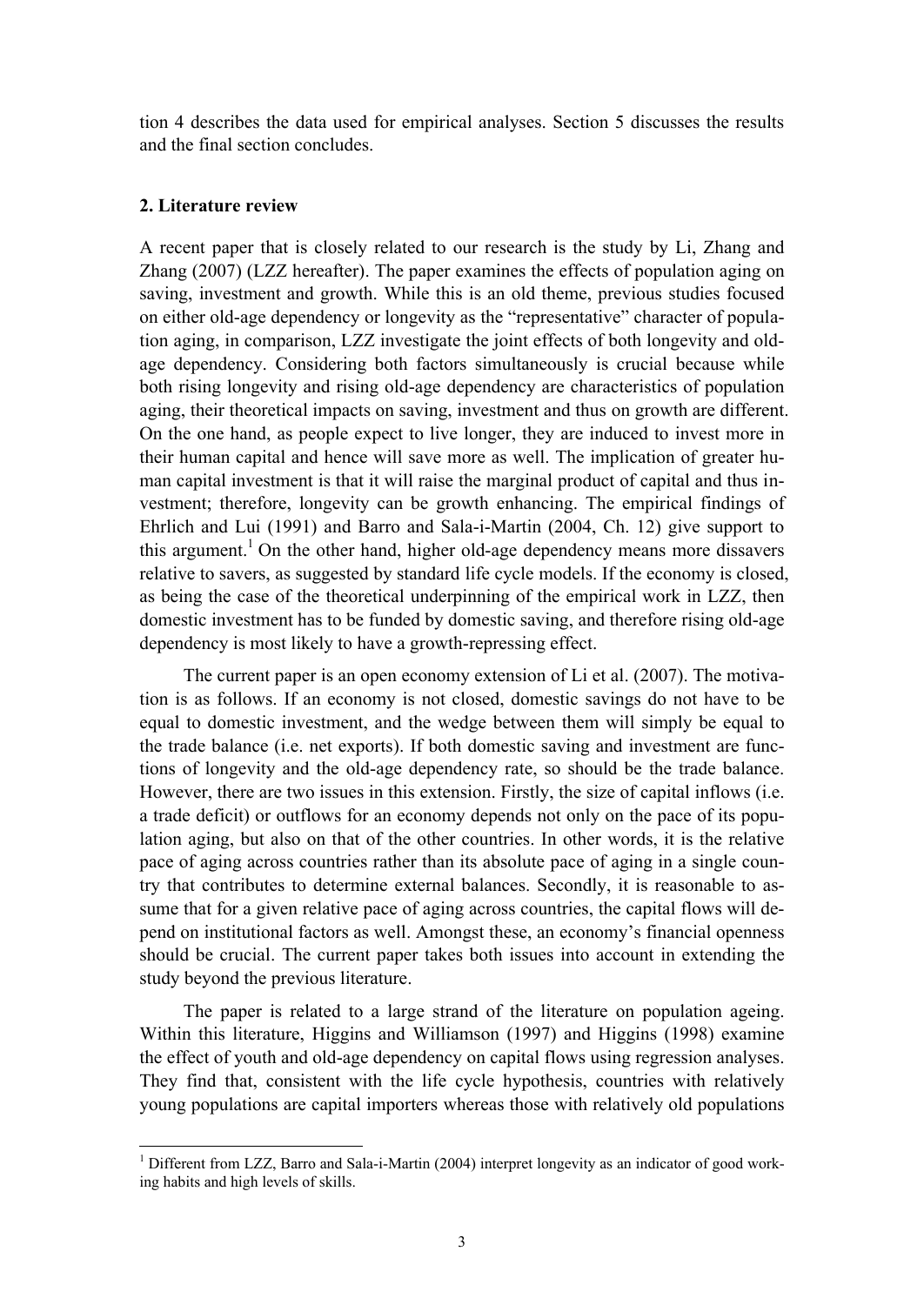are capital exporters. Amongst the two studies, only Higgins (1998) controls for openness. He finds that demography does not affect the trade balance in economies classified as closed based on the Sachs and Warner (1995) binary measure of openness. Our study differs from these two studies in two aspects. First, like LZZ, we consider both longevity and age dependency as co-determinants of external balances. Second, we take into consideration relative rather than absolute demography shifts across countries. This acknowledges the fact that for the world as a whole, external balances must sum to zero and, therefore, the demographic effect on one economy's external balance must be matched by the demographic effects on some other economies. In recent years, a number of studies examining the demographic effects on capital flows acknowledge that, in the general equilibrium, external balances must be equal to zero for the world economy as a whole. These include Feroli (2003), Domeij and Flodén (2006), Attanasio, Kitao, and Violante (2006).

Attanasio, Kitao, and Violante (2006) examine the macroeconomic and growth impacts of demographic change using a two-region (a less and a more developed regions) simulation model. One of their key findings is that the prevalence of the PAYG (pay-as-you-go) pension system in both regions will have impacts on factor prices and, thus, on capital flows. Although they only simulate the scenario of frictionless capital movement (besides no capital movement at all), they argue that this is not necessarily a problem because soon there will be capital movement from the less developed region to the more developed one due to the faster ageing of the latter's population. Since the more developed region has lower risks and better institutions, the flows of capital will be much more frictionless than in the other direction. Feroli (2003) and Domeij and Flodén (2006) use a calibrated general equilibrium model to simulate the trade balances of OECD countries over time and compare them to the actual numbers. They find that demographic factors explain a small but statistically significant fraction of the long run capital flows among the OECD countries. These studies use numerical simulations as their main investigation tool, in contrast to the regression analyses used in the current paper.

Another strand of related studies seeks to explain current account imbalances, e.g. Chinn and Prasad (2003), Chinn and Ito (2007), Gruber and Kamin (2007), and Legg, Prasad and Robinson (2007). The last two studies emphasize the effect of the last financial crisis in Asia as a catalyst of their compulsion to build up large foreign reserves, known as the global saving glut hypothesis (Bernanke 2005). Demographic variables are regular features in all these empirical papers. In focusing on the effect of demography on external balances, these and the current studies are essentially examining whether the individual life cycle saving behaviour reflected at the aggregate, national level.

Lastly, in reviewing the literature, Masson, Bayoumi and Samiei (1998) observe that cross-country or panel data are more instrumental than individual country time series data in identifying demographic effects on saving. They conjecture that this is probably because for the data sets usually referred to, the variation of demographic variables is greater across countries than across time. Accordingly, we shall try to fully exploit the cross-sectional variance of our exogenous variables. To this end, our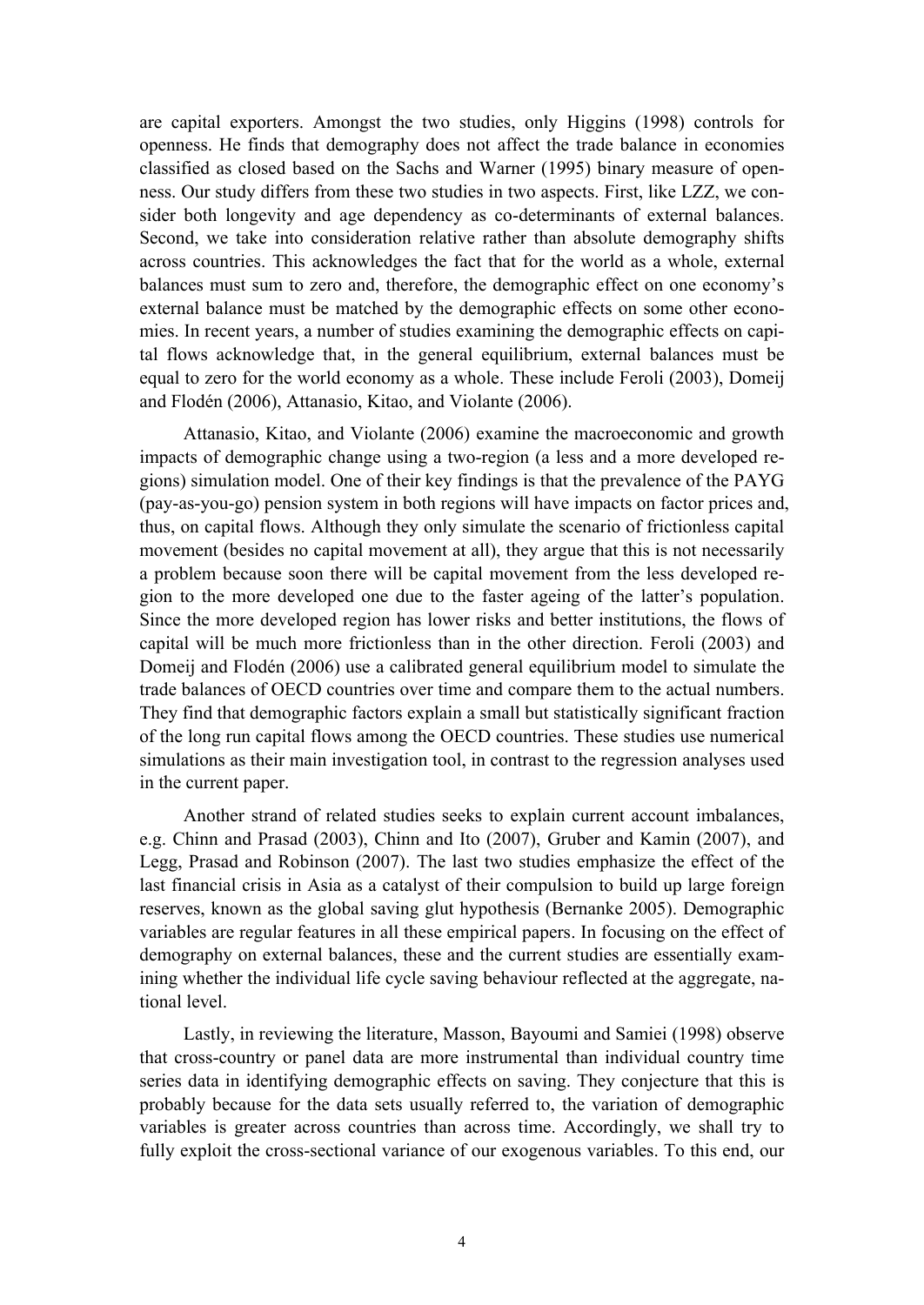paper draws on a large panel data set that covers 43 to 74 countries (depending on data coverage for a particular regression) over the years from 1980 to 2004.

#### **3. Models**

#### **3.1 Semi-structural equations**

We specify the domestic saving function in the following general form (we abstract from the time dimension for the moment):

$$
S_i = (1 - \mathsf{q}_i) f(X_i) + \mathsf{q}_i g(X_i, \overline{X}_i), \tag{1}
$$

where  $S_i$  is domestic saving as a share of GDP in country *i*;  $q_i$  is a measure of financial openness (1 for fully open, 0 for completely closed);  $X_i$  is a set of explanatory variables (for details, see next section); and  $X_i$  measures the value of the same variables as in  $X_i$ , but for the rest of the world (ROW). For example, if a particular element of  $X_i$  measures the inflation in the home country, the corresponding element of *Xi* measures world inflation excluding the home country.

For a closed economy,  $q_i = 0$  and, thus,  $S_i$  only depends on domestic factors. For an open economy, domestic investment depends not only on domestic factors, but also on foreign factors. For instance, an increase in access to more developed foreign financial markets may stimulate domestic saving (and capital outflows).

Similarly, the investment function is specified as

$$
I_i = (1 - \mathsf{q}_i)h(X_i) + \mathsf{q}_i k(X_i, \overline{X}_i), \tag{2}
$$

where  $I_i$  is national investment as a share of GDP. The set of  $X$  is assumed to be large enough to cover all variables that are important determinants of one or more dependent variables examined in the paper.

Again, in a closed economy, domestic investment only depends on domestic factors. For an open economy, it will also depend on foreign factors. For instance, better overseas risk-adjusted returns could stimulate capital outflow and lower domestic real investment.

Referring to the national income identity, in the notation introduced above, the trade balance can be stated as

$$
TB_i = S_i - I_i = (1 - q_i)[f(X_i) - h(X_i)] + q_i[g(X_i, \overline{X}_i) - k(X_i, \overline{X}_i)], \quad (3)
$$

where  $TB_i$  denotes the trade balance as a share of GDP. Since  $TB_i$  must be equal to zero for a closed economy (i.e.  $TB_i(q_i = 0) \equiv 0$ ), we have the following identity:

$$
f(X_i) \equiv h(X_i) \tag{4}
$$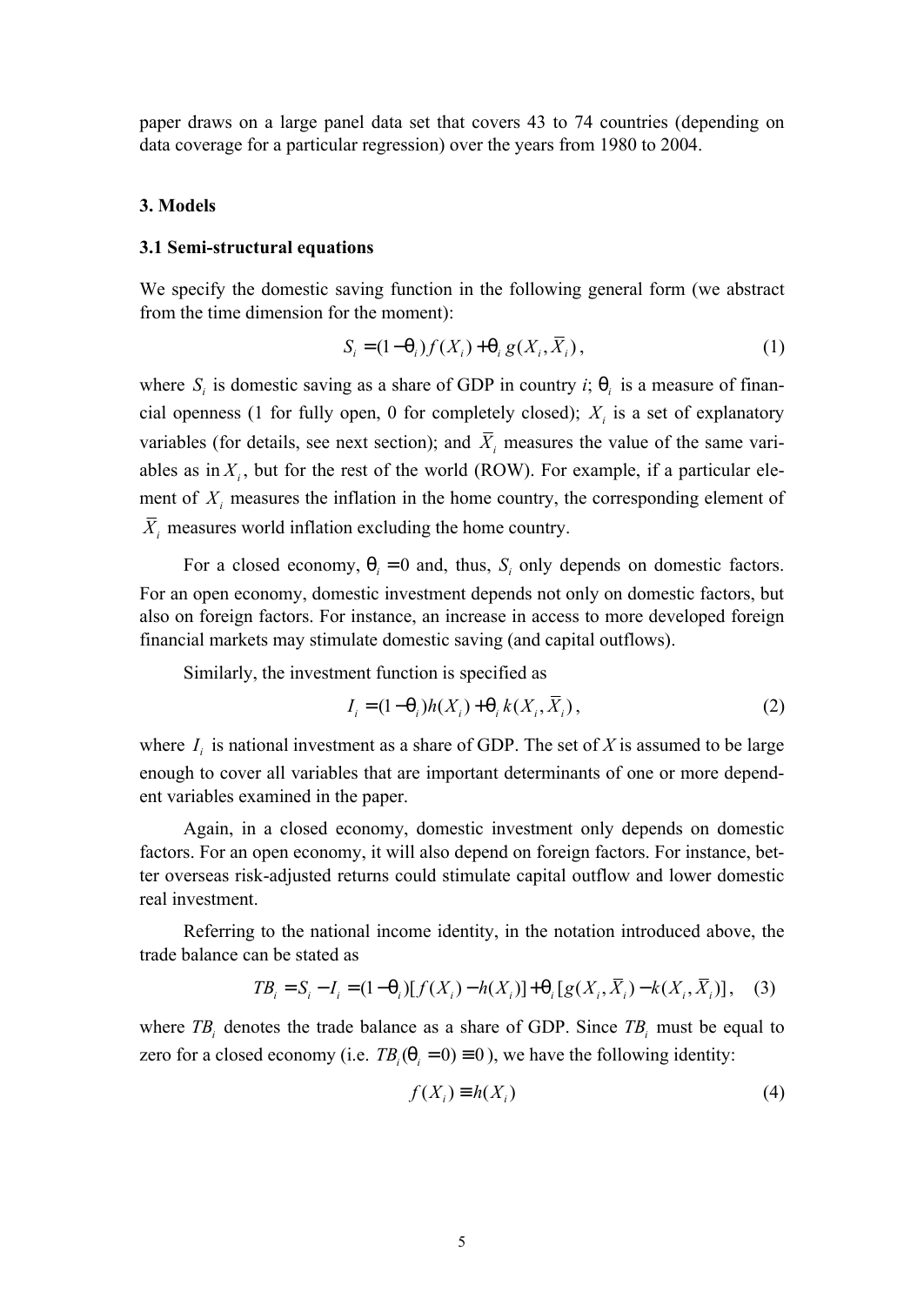Ex ante, planned saving and planned investment are not necessarily equal unless by coincidence. Ex post, prices on goods and financial markets or – due to the multiplier effect – quantities will adjust to equate the two.<sup>2</sup> Therefore, (3) can be simplified into

$$
TB_i = \mathsf{q}_i \mathsf{y} \left( X_i, \overline{X}_i \right). \tag{5}
$$

Due to symmetry,  $X_i$  and  $X_i$  should have opposite effects on  $TB_i$ . Therefore, if the variables in these sets are expressed in terms of percentage or shares of GDP, $3$  it is reasonable to assume that

$$
TB_i = \mathsf{q}_i \mathsf{y} \left( X_i - \overline{X}_i \right). \tag{6}
$$

The current account balance is equal to the trade balance plus income and current transfers. As a result, the current account balance and the trade balance are closely related to each other. Therefore, we can estimate current account balance equations as a variant of the trade balance equation:

$$
CA_i = \mathsf{q}_i \mathsf{f}\left(X_i - \overline{X}_i\right),\tag{7}
$$

where  $CA<sub>i</sub>$  is the current account balance as a share of GDP.

Assuming  $f(.)$ ,  $g(.)$ ,  $h(.)$ ,  $k(.)$ ,  $y(.)$  and  $f(.)$  are linear functions of their arguments, we can write down the following reduced-form panel regression models, which now include the time dimensions:

$$
S_{i,t} = a_0 + a_1 X_{i,t} + a_2 A_{i,t} Y_{i,t} (X_{i,t} - \bar{X}_{i,t}) + c_i + t_t + u_{i,t},
$$
\n(8)

$$
I_{i,t} = b_0 + b_1 X_{i,t} + b_2 q_{i,t} Y_{i,t} (X_{i,t} - \overline{X}_{i,t}) + c_i + t_t + v_{i,t},
$$
\n(9)

$$
TB_{i,t} = g_0 + g_1 q_{i,t} Y_{i,t} (X_{i,t} - \overline{X}_{i,t}) + c_i + t_t + e_{i,t},
$$
\n(10)

$$
CA_{i,t} = I_0 + I_1 q_{i,t} Y_{i,t} (X_{i,t} - \overline{X}_{i,t}) + c_i + t_t + e_{i,t},
$$
\n(11)

where  $c_i$  and  $t_i$  are country and time specific fixed effects;  $u_{i,t}$ ,  $v_{i,t}$ ,  $e_{i,t}$ , and  $e_{i,t}$  are error terms; and  $Y_{i,t}$  is the <u>inverse</u> of the relative size of the domestic economy compared to the world average.

The specifications of  $X_{i,t}$  and  $V_{i,t}$  are given by

$$
\bar{X}_{i,t} = \frac{\sum_{j \neq i} q_{j,t} GDP_{j,t} X_{j,t}}{\sum_{j \neq i} q_{j,t} GDP_{j,t}},
$$
\n(12)

 $2$  The Keynesian tradition assumes that quantities react quicker than prices (and interest rates), hence saving (which is largely seen as a function of income) and investment would *ex post* be equilibrated by changes to GDP, whereas the neoclassical tradition assumes that savings are sensitive to the real interest rate, which will hence adapt and thus ensure that the *ex post* identity holds.

<sup>3</sup> Variables that are not expressed in percentages or shares of GDP, such as income, enter our model in logarithmic form.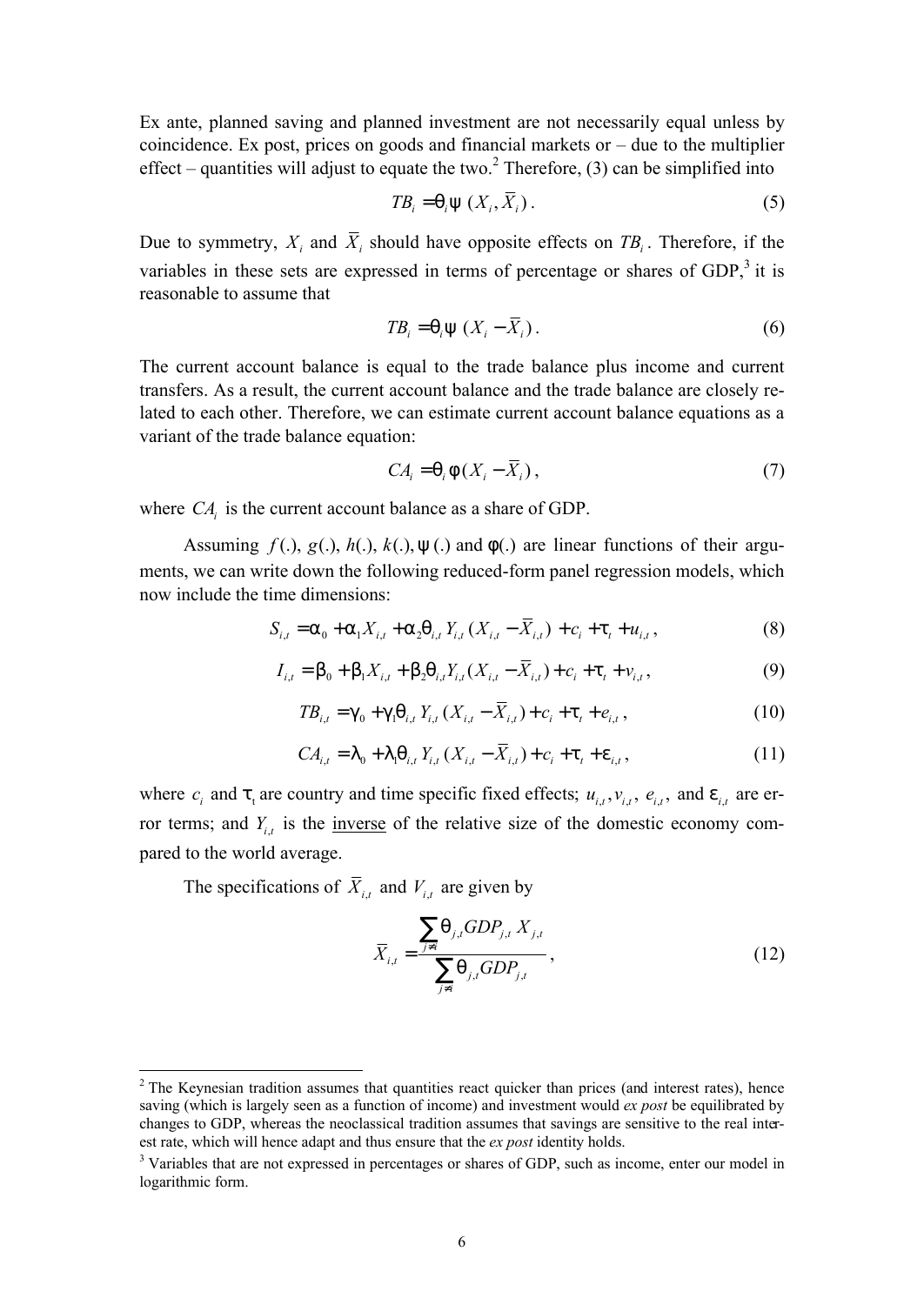$$
Y_{i,t} = \frac{1}{GDP_{i,t}} \frac{\sum_{j} q_{j,t} GDP_{j,t}}{\sum_{j} q_{j,t}},
$$
\n(13)

where  $GDP_{i,t}$  is real gross domestic product (total, not per capita);  $X_{i,t}$  is the weighted average of  $X_{i,t}$ ,  $j \neq i$ , and the weight is equal to economic size adjusted for openness. In constructing the world average economic size in (13), the size of each country is also weighted by its openness. Note that  $Y_{i,t}$  is an inverse measure of the relative economic size of the home country, so it will be larger than one for small economies and smaller than one for large economies.

The specifications of equations (8) to (11) differ from those in the existing literature in a number of important aspects. Firstly, in computing the value of  $X_{i,t}$ , we use economic size  $(GDP_{j,t})$  adjusted for openness  $(q_{j,t})$  as a weight, while the common practice in the literature is to use only economic size without adjusting for openness:

$$
\mathcal{X}_{i,t}^{\mathbf{0}} = \frac{\sum_{j \neq i} GDP_{j,t} X_{j,t}}{\sum_{j \neq i} GDP_{j,t}}.
$$
\n(14)

We argue that our specification is theoretically sounder because a foreign country's economic conditions would have influence on the home country only to the degree that the *foreign country* is economically open.<sup>4</sup> To compare our specification with the prevailing one, we will also estimate the above equations using  $\mathcal{X}_{i,t}^{\mathbf{0}}$  without the interaction term  $q_{i,t} Y_{i,t}$ .

Secondly, the openness of the home country  $(q_{i,t})$  enters the equations interacting with all terms in association with an open economy (i.e.  $X_{i,t} - \overline{X}_{i,t}$ ), rather than as a stand-alone explanatory variable, as in previous studies. We argue that this specification is also theoretically sounder because foreign economic conditions can affect the home country only to the degree that the *home country* is economically open.

Thirdly, all terms in association with an open economy are weighted by the relative size of the home country  $(Y_{i,t})$ . We are not aware of any other study in the related literature using this specification. The reason for this specification is clear when we look at equation (11). Consider the counterfactual case that  $Y_{i,t}$  does not appear in the equation. Suppose that the world consists of two countries and the home country is twice the size of the foreign country. Then further suppose  $q_{i,t} = 1$  and  $\Delta(X_{i,t} - X_{i,t}) = 1$ . Thus, other things equal,  $\Delta CA_{i,t} = I_1$ . Due to symmetry,  $\Delta C A_{j,t} = -I_1$  holds for the foreign country at the same time. Moreover, in absolute

<sup>&</sup>lt;sup>4</sup> However, empirically we found that  $\overline{X}$  and  $\overline{X}$  are highly correlated for most variables included in this study.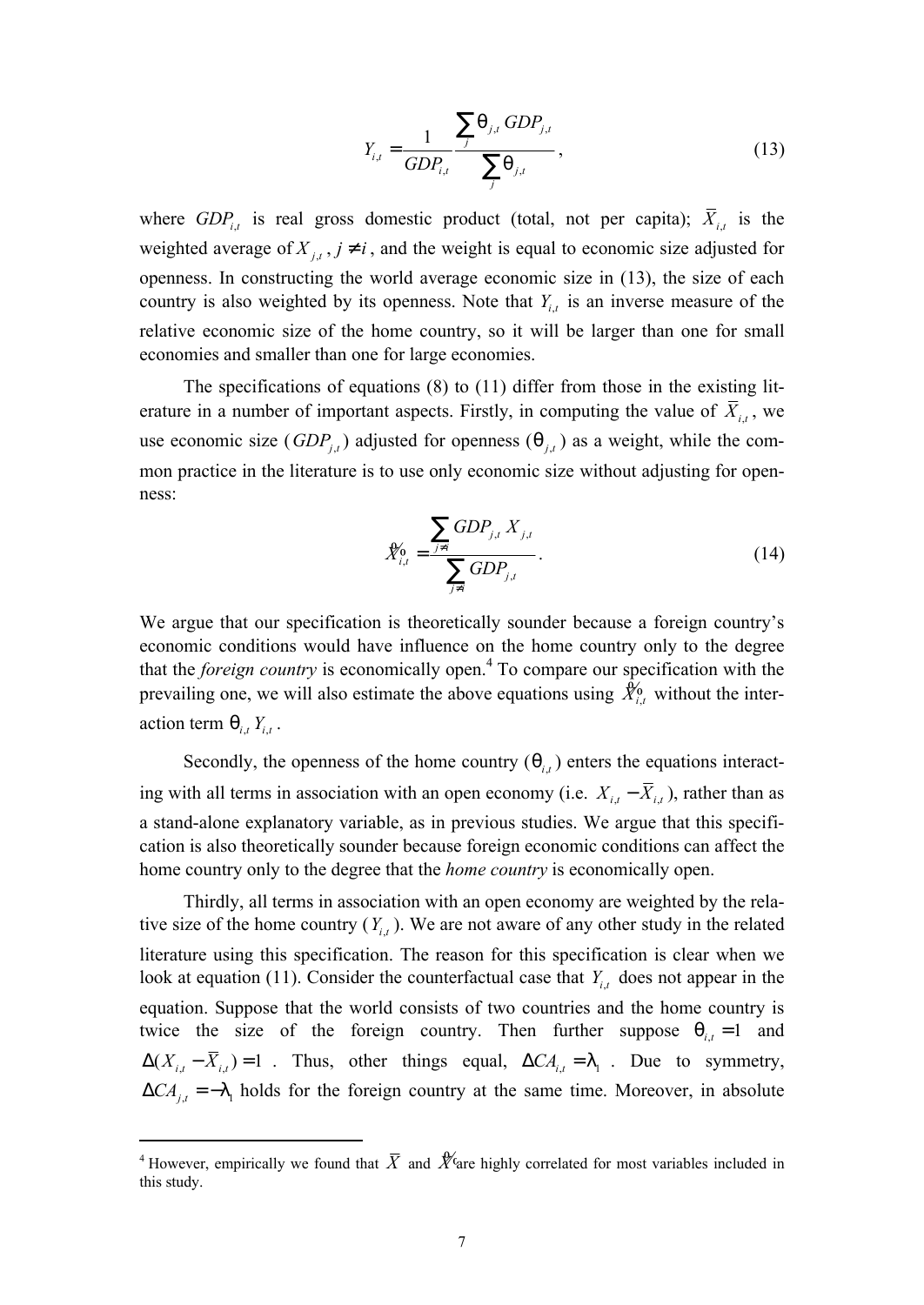terms, the current account surplus for the home country has to be equal to the current account deficit for the foreign country in equilibrium. Since *CA* is expressed as a ratio to GDP, as it is standard practice in the literature, to ensure that the world market is in equilibrium, the marginal effect of  $\Delta(X_{i,t} - X_{i,t})$  on  $CA_{i,t}$  must be half as that on  $CA_{j,t}$ . That is, the marginal effect will be smaller for the larger economy, and vice versa. Without  $Y_{i,t}$  in the model, the estimated effect will be somewhere between the actual effects of the two countries, and the error will depend on the relative size of the two economies. The inclusion of  $Y_{i,t}$  in (11) provides a solution to this problem and should hence lead to a more accurate estimation of the effect of  $(X_{i,t} - \overline{X}_{i,t})$  on  $CA_{i,t}$ .<sup>5</sup>

Another way to motivate the inclusion of  $Y_{i,t}$  in the open economy part of the above equations is that the larger the home country is relative to ROW, the smaller should be the influence of foreign factors on the home country.

At this stage, some remarks on our saving and investment equations are in order. According to equation (1), we could also specify the saving equation as

$$
S_{i,t} = a_0 + a_1(1 - \mathbf{q}_{i,t}) X_{i,t} + a_2 \mathbf{q}_{i,t} Y_{i,t} (X_{i,t} - X_{i,t}) + c_i + \mathbf{t}_t + u_{i,t}.
$$
 (15)

Yet, we do not opt for this specification because, in the case of a completely open economy, this specification restricts the domestic factors and their foreign counterparts to have the same (but opposite) effects on saving. In contrast to external balances, such symmetry is not necessarily warranted for saving because the world's savings need not sum to a constant. For instance, greater economic uncertainty in the home country may dampen consumption and thus raise domestic saving, but it may not have the opposite (i.e. negative) effect or any effect on foreign saving. Accordingly, equation (8) retains the idea of equation (1), but it is more flexible at the same time. The same argument applies to the investment function. However, for comparison, we will also estimate equation (15).

Furthermore, even though symmetry on saving and investment is not a must, we still include the inverse measure of the relative economic size  $(Y_{i,t})$  as an interaction term in the open economy part of the saving and investment equations. This is because, again, the larger the home country relative to ROW, the smaller the influence of foreign factors on the home country.

We refer to equations (8) to (11) as "semi-structural equations" as they embody the national income identity as well as various restrictions in association with closed and open economies.<sup>6</sup> They provide a direct starting point for the specification of our empirical analyses, which we shall discuss now.

<sup>&</sup>lt;sup>5</sup> There is a reason why we measure the size of the home economy relative to the world average, but not the average of ROW. Consider the two-country example in the text. If we use the average size of ROW, for the small country, its relative size will be equal to 2 and that of the bigger country will be equal to 1/2, and as a result, the marginal effect of the home country will be a quarter of that of the foreign country, instead of just half of it.

<sup>&</sup>lt;sup>6</sup> They are not *fully* structural equations because, even though they are loosely based on life cycle models and inter-temporal macroeconomic models, they are not formally derived from utility maximizing models. (We leave this exercise for another paper.)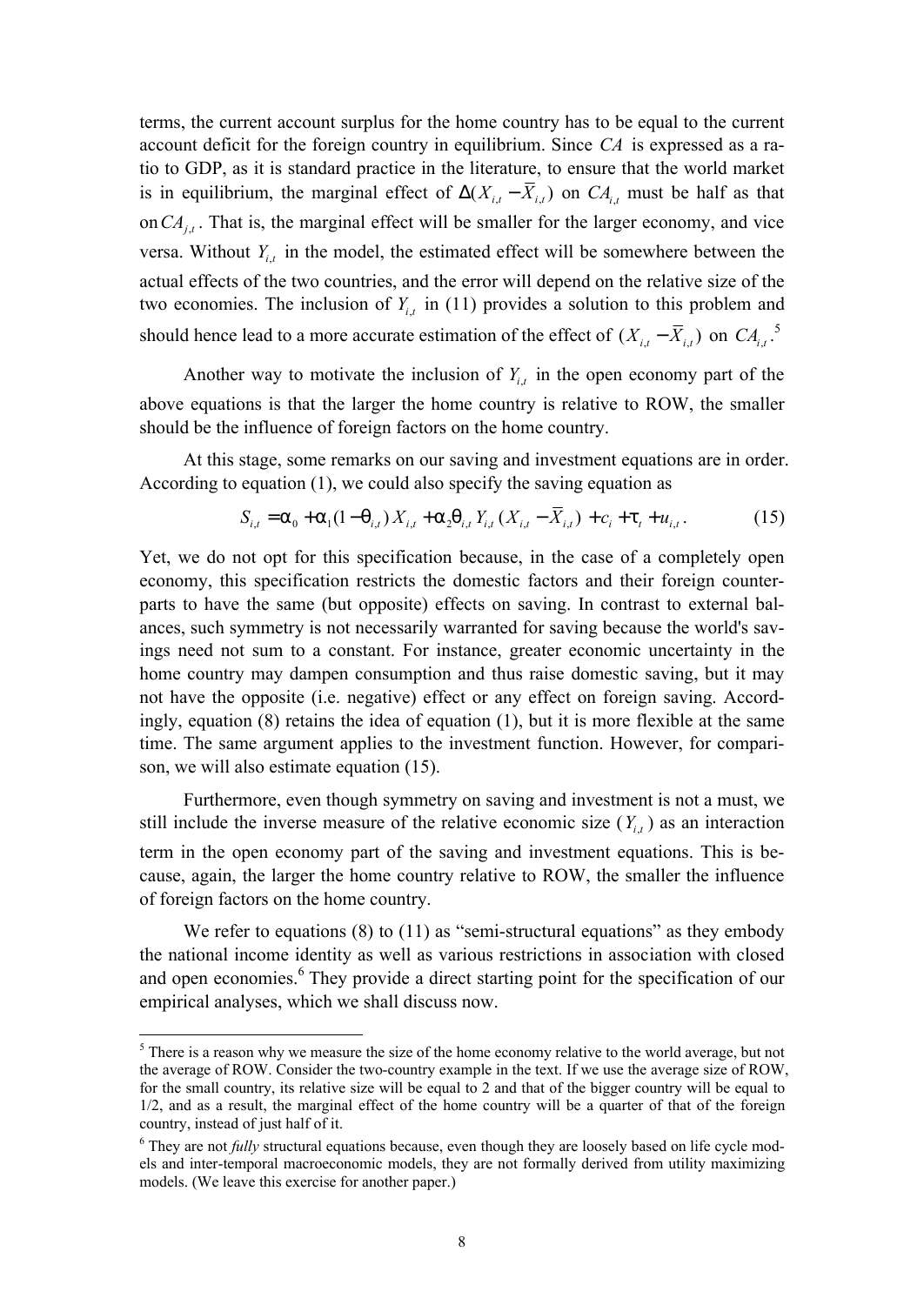The first issue is related to the fact that we use a panel data set, which allows us to include both country and year fixed effects. Although Gruber and Kamin (2007) recommend not to include country fixed effects because doing that would remove much of the cross-country differences that one seeks to explain, we shall estimate alternative models with and without both time and country specific effects. This will reveal how sensitive our regressions are in this respect. If the fixed effects prove to be statistically significant, excluding them may result in omitted variable bias. So that in this case, it is vital to compare the OLS and fixed effects estimates.

The second specification issue is due to the slowly evolving nature of demography. Relating to the life cycle theory, we seek to explain medium to long run patterns of saving, investment, trade and current account balances. One of the main empirical challenges is therefore to control for short run business cycle effects on these explained variables. We do so using three means. First, we will incorporate a control variable for the business cycles (for details, see next section). Second, we use 5-year average data (as in Chinn and Prasad, 2003; and Gruber and Kamin, 2007) instead of annual data. Data are averaged for, e.g., 1980–84, 1985–89 etc. Third, we include period fixed effects that will capture any world business cycle.

#### **3.2 Explanatory variables**

As mentioned above, in our context, the growth literature and the international macroeconomics literature focus on different sets of explanatory variables. In general, the former works mostly with a closed economy setting and therefore emphasize factors that are important in determining saving behaviour (and to a much less extent for investment) such as demography. On the contrary, the latter by nature works with an open economy setting and thereby emphasizes factors that are important in determining the flows of capitals across countries like institutions. We try to build on both literatures.

For ease of discussion, we group the potential variables for the set *X* into three categories. Note that while we have experimented with all the following variables, a few of them do not enter our final models for various reasons to be explained.

- 1. Factors pertaining to risks  $(X1)$ :
	- financial development (transformed measure, detail later);
	- economic stability (inflation);
	- institutional quality (political risk index); and
	- political stability (political risk index).
- 2. Factors pertaining to average returns (X2):
	- business cycle (multiple measures, detail later); and
	- human capital (average years of schooling).
- 3. Factors pertaining to life cycle consumption smoothing (X3):
	- old-age dependency rate (transformed measure, detail later);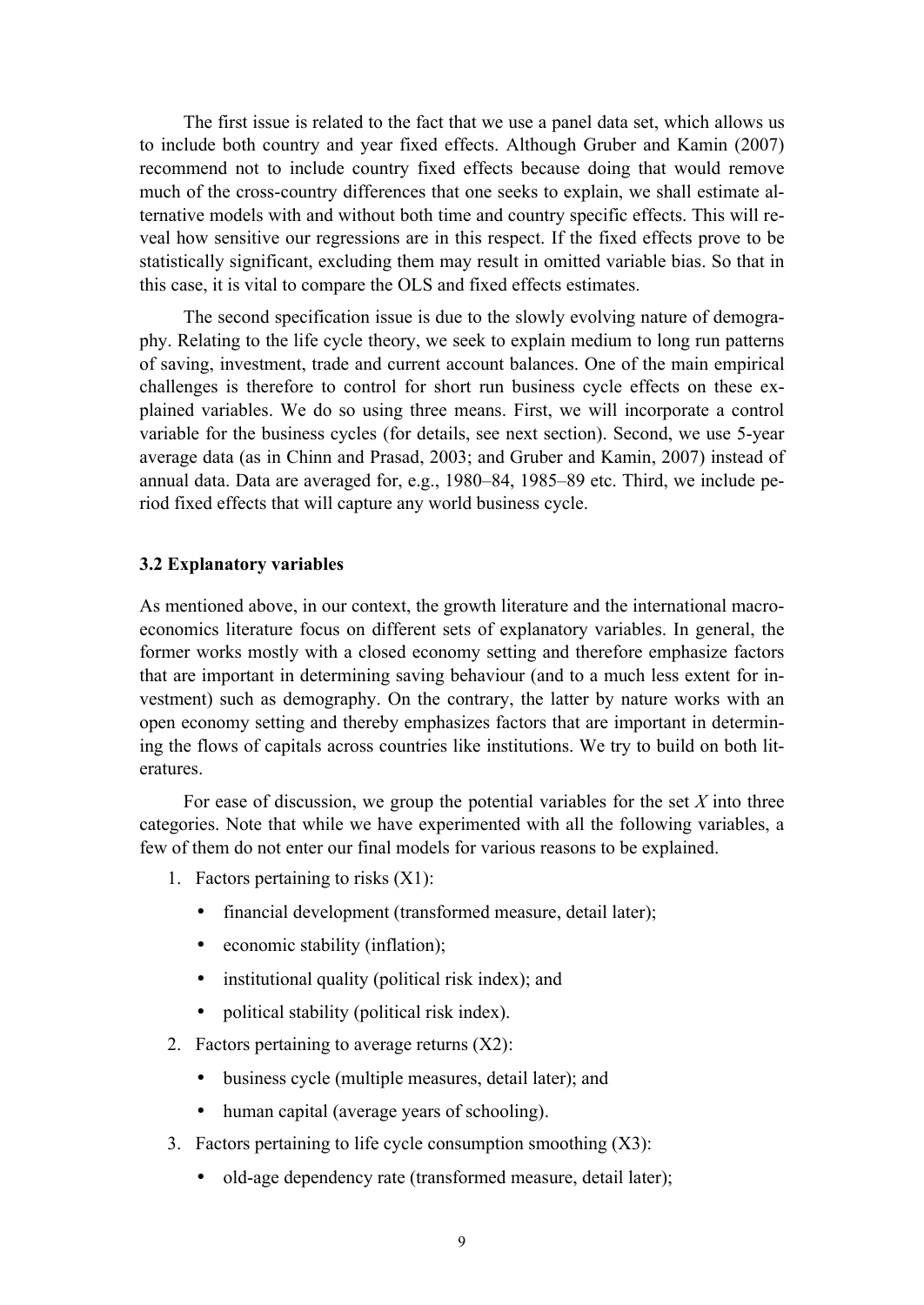- youth dependency rate (transformed measure, detail later);
- life expectancy (direct measure); and
- income (direct measure).

Factors X1 and X2 are included in the model because the levels of saving and investment are determined by risk-adjusted returns.<sup>7</sup> The effect of financial development on saving and investment rates could be positive or negative. On the one hand, a deeper financial market will provide more outlets for savings and for managing risks, and thus will stimulate saving and investment. On the other hand, if financial development increases the real rate of return on financial savings, households that save for specific targets may actually reduce their saving rates. Moreover, if households were initially constrained in terms of liquidity and if a more developed financial market can ease their liquidity constraints, they may increase current consumption and reduce savings. In other words, the effect of financial development on saving will be conditional on how tight the initial liquidity constraints are. Moreover, we include inflation as a measure of economic stability.<sup>8</sup>

National savings can be divided into private and public savings. We leave the determinants of public savings for a separate paper, as this would involve a very different set of issues. However, our empirical approach does not rule out the possibility that public savings may respond to the determinants of private savings. Private savings can be further divided into household savings and company savings. Since company saving is typically small compared to the other sources of savings, we do not consider its determinants here. The main theoretical foundation of the determinants of private saving that we refer to is the Modigliani life cycle hypothesis of consumption. The inclusion of a number of demographic variables in X3 is a direct reflection of this hypothesis. Moreover, if initial income is at a subsistence level or there are liquidity constraints, a rise in income will also increase saving rates.

#### **4. Data**

Most of the aforementioned variables are measured according to standard practice in the related empirical literature that draws on cross-country panel data. Yet, a few of our variables deserve some discussion.

Openness is a key variable in this paper. Our first measure is based on the financial openness index constructed by Chinn and Ito (2007), which is the first principle

<sup>&</sup>lt;sup>7</sup> We do not include the real interest rate because it is a price that, under certain circumstances, may adjust in response to excessive demand for, or supply of, capital until investment equates saving. Therefore, including the real interest rate will lead to underestimation of the effects of the "deep" determinants of saving and investment.

<sup>&</sup>lt;sup>8</sup> The depth of financial markets determines the availability of suitable investment vehicles. Institutional quality determines the risks faced by investors (e.g. the protection of property right, the regulation of financial institutions). This means that both factors can influence saving and investment. In fact, Levine et al. (2000) find that legal and regulatory systems strongly affect financial intermediaries. This suggests that measures of financial development and institution quality should enter the model individually as well as in interaction, as in Chinn and Ito (2007). At a later stage, we shall hence also incorporate direct measures of political stability and institutional quality.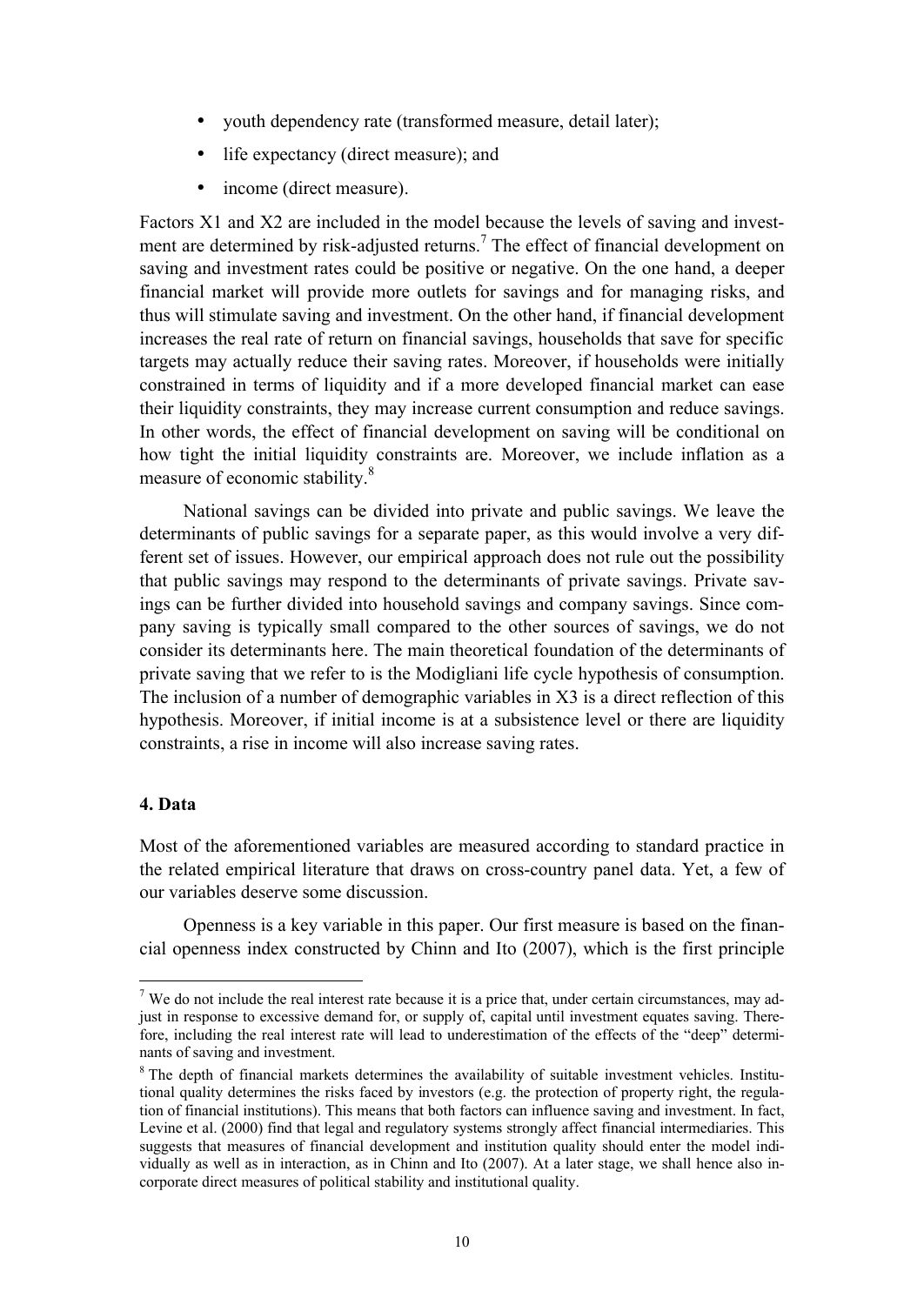component of the binary variables on capital controls recorded on the IMF's Annual Report on Exchange Arrangements and Exchange Restrictions. The Chinn-Ito index, however, is not bounded between 0 and 1. In fact, it has negative as well as positive values. We transform it into a series between 0 and 1:

$$
CI_{i,t} = \frac{cii_{i,t} - \min\{cii_{j,t}\}}{\max\{cii_{j,t}\} - \min\{cii_{j,t}\}}; j = 1, 2...N
$$
 (16)

where *CI* is our openness measure as corresponding to *q* in previous equations, *cii* is the original Chinn-Ito index, and *N* is the total number of countries.

Openness commands a central role in our model specification. Since there is no definite measure of openness, it is important to examine the robustness of our empirical findings with respect to openness measures. An alternative measure is the total assets and liabilities to GDP ratio. Since we aim to measure financial openness, we use the sum rather than the net of assets and liabilities. To this end, we use the data from the External Wealth of Nations (EWN) Mark II dataset developed by Lane and Milesi-Ferretti (2007). While total assets and liabilities to GDP ratio is bounded below at zero, it is not bounded above; therefore, we need to do some transformations. Using a transformation like (16) confronts a problem that some small countries that function as offshore financial centres are of extraordinarily large asset plus liability to GDP ratios and thus make all other countries look as if they were almost completely closed. To circumvent this problem, we set the transformation process as:

$$
EWN_{i,t} = \begin{cases} \frac{TAL_{i,t} - \min\{TAL_{j,t}\}}{3 - \min\{TAL_{j,t}\}} & \text{if } TAL < 3\\ 1 & \text{if } TAL \ge 3 \end{cases} ; j = 1, 2...N \tag{17}
$$

where *EWN* is our second openness measure (i.e. a second empirical representation of *q* ), *TAL* is the total asset and liability to GDP ratio. That is, we assume countries of *TAL* equal to three or above are completely open. The threshold of three is chosen because countries reach this value are typically of the highest Chinn-Ito index values as well. However, this does not render the *EWN* measure to be very similar to the *CI* measure. In fact, as shown below, the two measures have very moderate correlation.

The usual proxies for financial development or activity rely on money and credit volumes.<sup>9</sup> However, they suffer from a number of shortcomings that cast doubt on their usefulness in cross-country and inter-temporal comparisons. We therefore refer to a new multi-indicator measurement of financial activity that captures not only the degree of monetization or financial intermediation, but – in addition – the share of resources a society devotes to run its financial system. In particular, our measurement approach rests on the assumption that the following four indicators, which are indi-

<sup>&</sup>lt;sup>9</sup> For measures of financial depth/development, both Gruber and Kamin (2007) and Chinn and Ito (2007) use the ratio of private credit to GDP, expressed as a deviation from its GDP-weighted sample means, as a proxy. But Chinn and Ito also experiment more composite measures. Legg et al. (2007) use annual stock market turnover as a proportion of share market capitalization as a proxy for financial depth.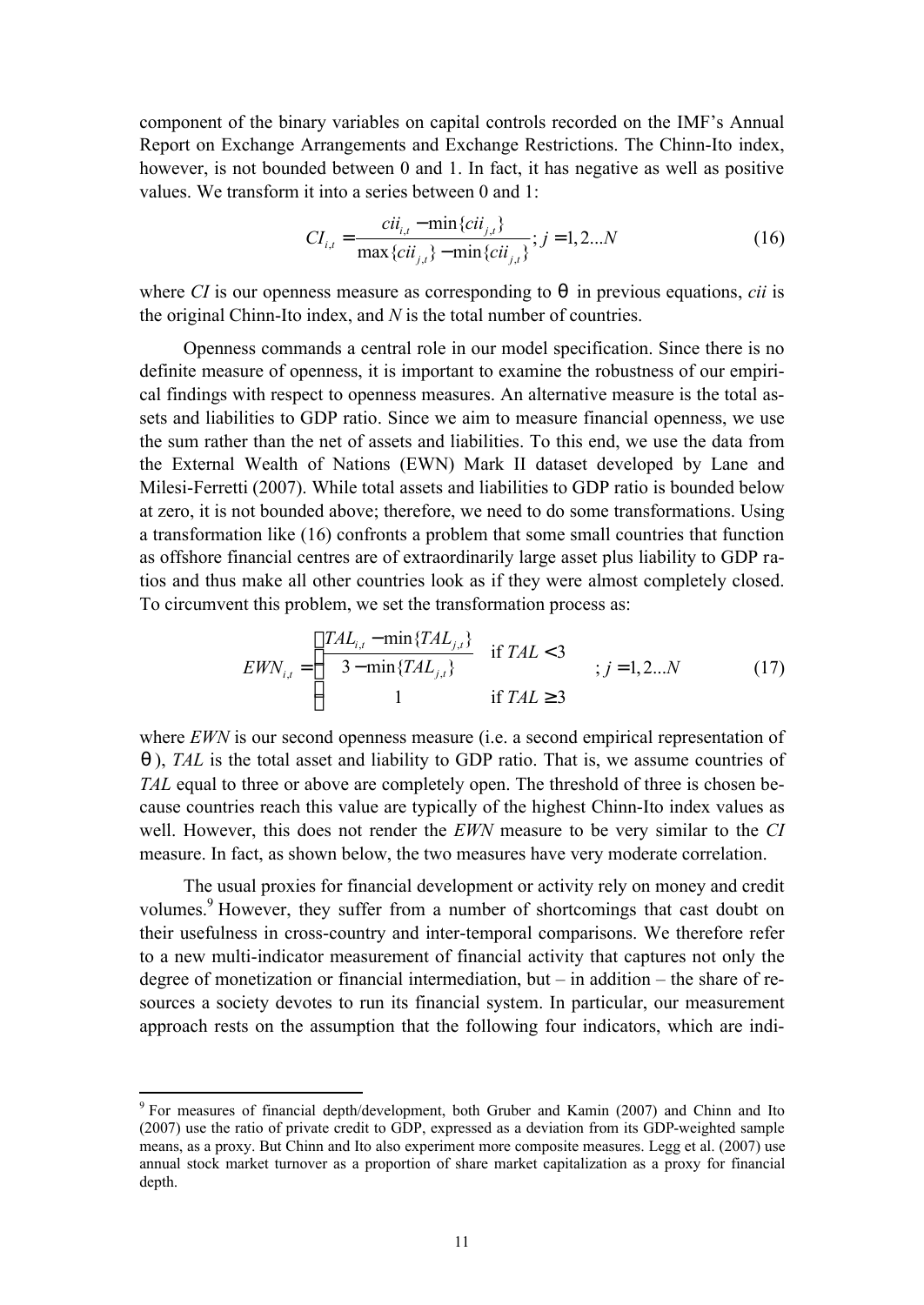vidually plagued with a host of validity problems, can jointly be transformed to result in a reasonably reliable and valid measure for the intended notion of financial activity:

- the share of the labour force employed in the financial system;
- the number of banks and branches per capita;
- the share of the financial system in GDP; and
- the traditional measure M2/GDP.

The common variance of the four indicators is identified by means of principal component analysis. The resulting encompassing indicator comprises more information and can hence be assumed to deliver a better overall representation of financial activity. Moreover, it stands for a resource-based concept of financial development. This notion of financial development is thus different from the common notion of financial depth; it signifies a real rather than a monetary phenomenon. Practically, to prepare the raw data, the indicator variables were screened for obvious errors and incompatibilities. Then, operational rules were formulated on how to treat missing values. Finally, the data for 90 countries and nine points in time (1960, 1965, ...2000) were pooled into a panel of  $N = 810$ , and the first principal component was extracted. The first component already accounts for 75% of total variance, and all communalities (i.e. the bi-variate correlations *r* between principal component and indicators) are .69 or higher, which clearly implies a one-dimensional data space. Accordingly, in what follows, we shall take the factor values of the first component as our numerical estimates for financial development. The resulting measure of financial development is denoted as *FINDEV4*. 10

For institutional quality and political stability (combined), we use the political risk index (*RISK*) constructed by International Country Risk Guide. The index has 12 sub-indexes that cover bureaucracy quality, corruption, democratic accountability, ethnic tensions, internal and external conflicts, government stability, investment profile, law and order, military and religion intervention in politics, and socioeconomic conditions.<sup>11</sup> A larger value of the index implies better institutional quality.

For business cycles, we use two control variables. The first one is the period fixed effects, and the second one is the lagged value of the relative price of investment goods. We have also experimented with other variables including the output gap and the capital utilization rate. However, they do not perform as well as the relative price of investment goods in terms of the goodness-of-fit of the models. For the benefit of parsimony, we include only the relative price of investment goods.

The typical definitions of youth- and old-age dependency rates used in previous studies are, respectively, the population aged 0–14 and the population aged 65+ as a ratio of the population aged 15–64. The latter is used as a proxy of the labour force. However, not every one aged 15–64 is economically active. To correct for this, we

 $10$  For a comparable approach to measure financial development, see Graff (2005).

 $11$  We have also tried to use a few sub-indexes that are particularly relevant for our study, such as bureaucracy quality, corruption, government stability. However, this does not add much to the model because these sub-indexes are highly correlated.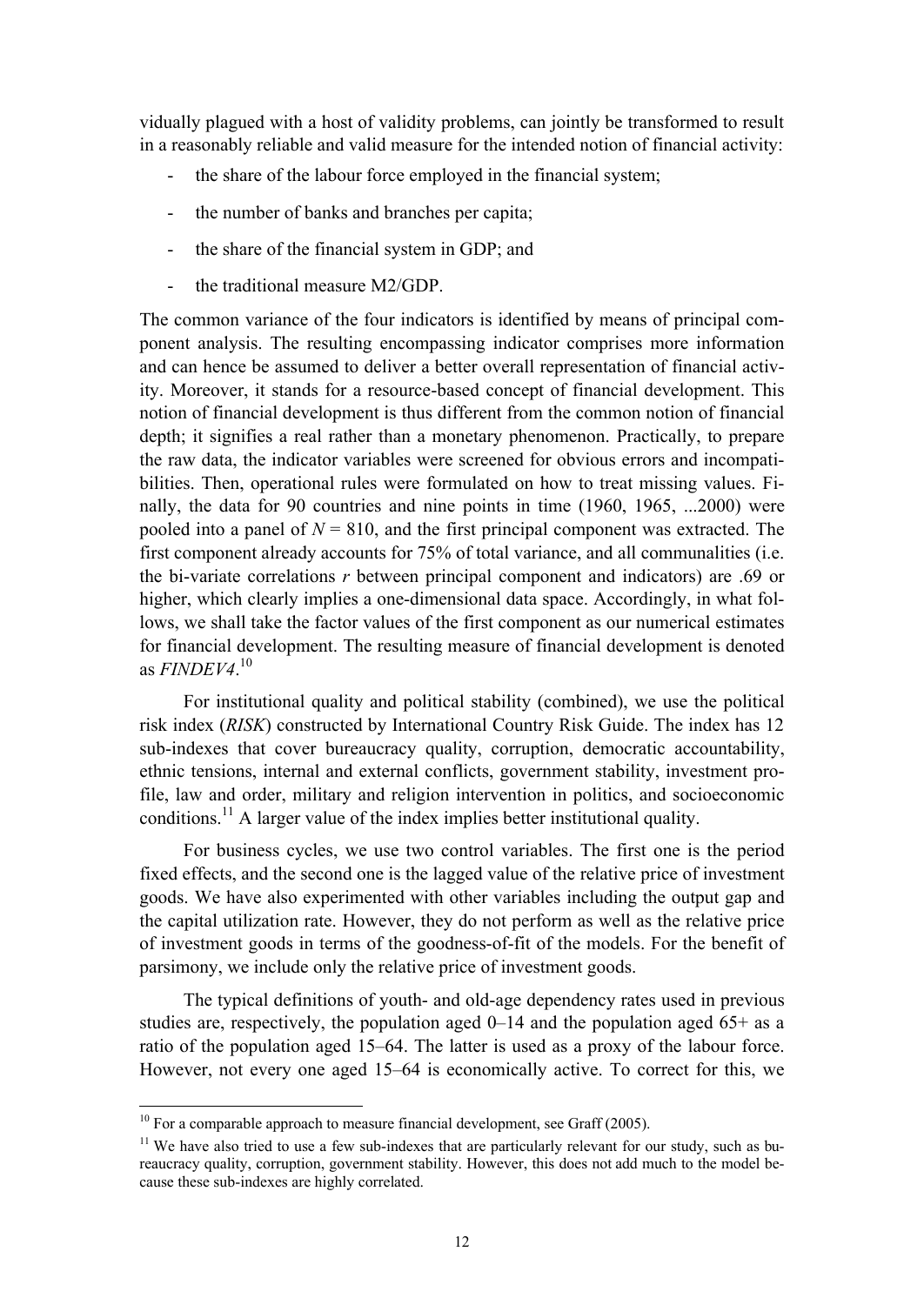express the youth and old-age population as a ratio of the economically active population aged 15–64, which we compute by multiplying the population size of this group with the age group's labour participation rate.<sup>12</sup>

We use 5 period data of 5-year average each, starting from 1980 till 2004 (i.e. 1980–1984, 1985–1989…2000–2004). The use of 5-year averages is to smooth out short-term cyclical fluctuations of the variables. As in most panel regressions, there is trade-off between the number of variables to be included and the period and country coverage. To ease the comparison of results across different models, we restrict our sample to 74 countries (with the total number of observations for the unbalanced panel equal to 365) for the saving, investment and trade balance equations. However, due to the unavailability of data, the country coverage for the current account equation reduces to 43 (with a total number of observations equal to 205).

The definitions and data sources of the variables are summarized in Table 1 and the summary statistics of the variables are provided in Table 2. In Table 2, the suffix *CI* in *Y\_CI* and *OLD\_CI* etc. is used to indicate that both the relative size of the economy (i.e. *Y*) and the foreign variable (i.e.  $\overline{X}$ ) are computed using *CI* as the openness measure. Since *CI* is a measure of openness and *Y\_CI* an inverse measure of the relative size of the home country,  $CI^*Y$  *CI* can be interpreted as a measure of the effective openness of the home country. That is, for a given degree of financial openness, smaller countries will appear to be more open to international influence than large countries. Similar definitions and interpretations apply to *EWN*.

The mean and median values of *CI* and *EWN* are comparable at around 0.5 and 0.4 respectively, indicating that most countries are of a medium level of openness. Although the mean and median of *Y\_CI* are substantially larger than those of *Y\_EWN*, the differences become much smaller when it comes to *CI\*Y\_CI* and *EWN\*Y\_EWN*.

Table 3 shows the correlation between the variables. It can be seen that *CI* and *EWN* have a correlation of 0.44 only. However, since the correlation between *Y\_CI* and *Y\_EWN* is much higher at 0.96, that between *CI\*Y\_CI* and *EWN\*Y\_EWN* lies somewhere in between at 0.73. The moderately high level of correlation between the two measures of effective openness means that the estimations should not be too sensitive to the choice of openness measure.

#### **4. Empirical Results**

 $\overline{a}$ 

Table 4 reports the regression results for our national savings equation. In regression S1, we only include three demographic variables: the old-age population to labour force dependency rate (*OLD*); the youth to labour force dependency rate (*YOUTH*); and log life expectancy at birth (*LLE*). Only period fixed effects are included in the estimation.<sup>13</sup> All three variables are highly significant. The negative signs of the two

 $12$  LZZ incorporate labour participation rates of this age group as a stand-alone explanatory variable in the regression.

<sup>&</sup>lt;sup>13</sup> We have also experimented with estimating the model with both period and country fixed effects. The result is that both *YOUTH* and *LLE* become highly insignificant and of much smaller coefficients. This indicates that both variables do not change much over the periods and so the country dummies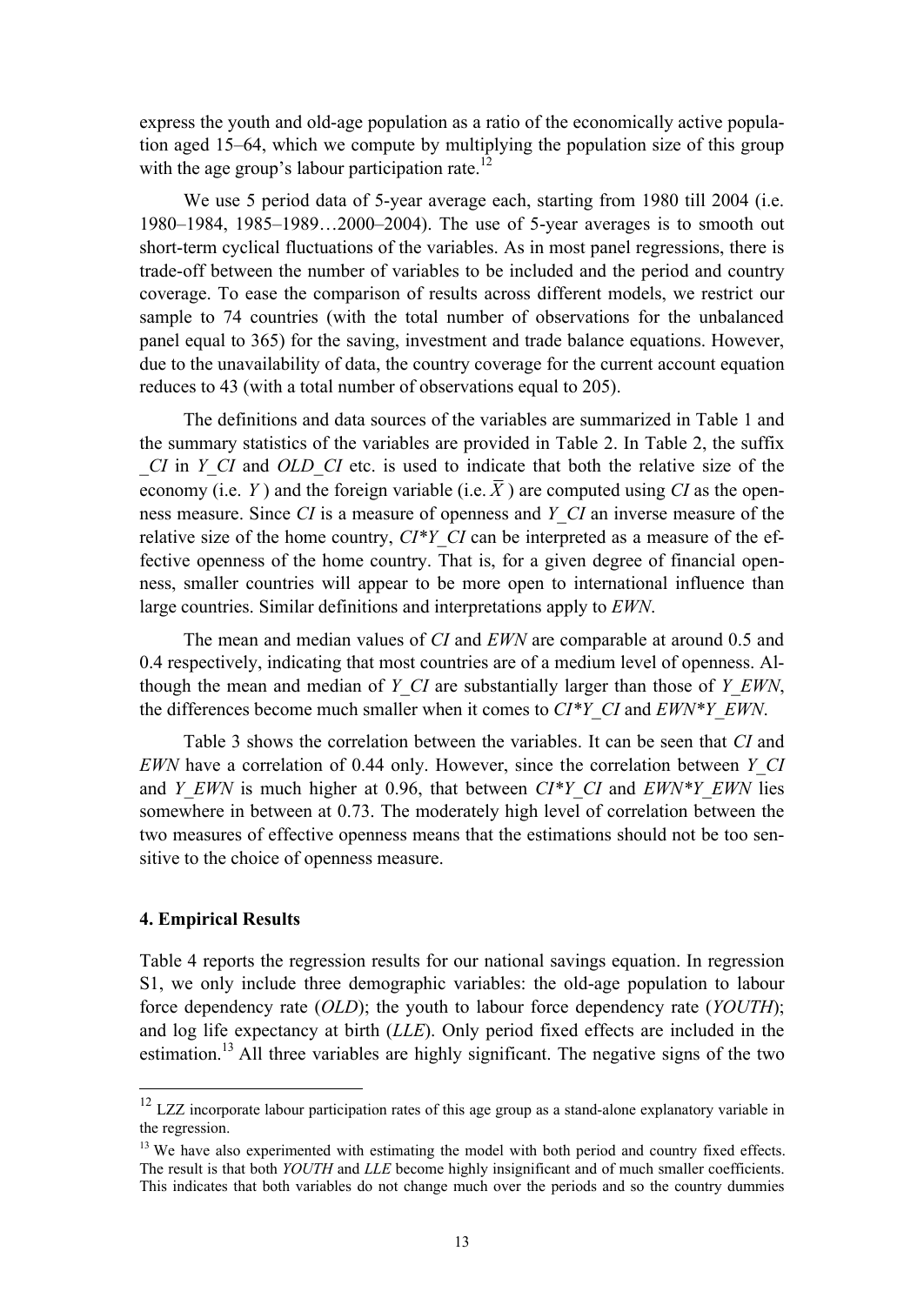dependency rates are consistent with the predication of the life cycle hypothesis that people tend to borrow at young ages; save at middle, working ages; and dissave at old ages. The positive sign of life expectancy is also consistent with the theory that people will increase savings at the face of greater longevity (but it may also pick up the effect of income, see below). These results are similar to that of LZZ. Admittedly, both the life cycle hypothesis and the longevity risk argument are best applied to describe individual behaviour and therefore better suit to explain private savings than national savings. Our findings indicate that either the demographic effect on national savings is dominated by that on private savings, or public savings respond to demographic changes in a similar way as private savings. The latter scenario is not inconceivable because government tax revenue could rise with the size of the middle-age working population. Whether private versus public savings respond differently to demographic change is an interesting issue of its own, and we intend to examine it in the future.

In regression S2, we include log real per capita income (*LGDPPC*). The lagged value of the variable is used in order to mitigate reverse causality.<sup>14</sup> In general, we use current values for stock variables or when no reverse causality is expected, and lagged values for flow variables. The inclusion of per capita income has some effects on the magnitude of the coefficients of the two dependency rates, but not their signs and significance. However, it renders life expectancy a negative sign and insignificant. This is due to the fact that life expectancy and income are highly positively correlated.<sup>15</sup> Therefore, it is not a surprise that the coefficient of real income per capita is positive and highly significant. The positive sign of income can also be interpreted as an evidence of liquidity constraint.

In regression S3, we add two other explanatory variables, the lagged growth rate of per capita income (*GROWTHPC*) and log average years of schooling (*LSCHOOL*). Both variables have a positive sign and are highly significant. The results indicate that countries with a higher growth rate and/or a higher stock of human capital tend to save more. Note that the coefficient for *LLE* changes somewhat compared to regression S2. This is probably because *LLE* and *LSCHOOL* are highly correlated (correla $tion = 0.79$ ).

We further add three more control variables in regression S4, including measures of financial development (*FINDEV4*), institution quality (*RISK*), and business cycle (*RPI*). <sup>16</sup> Both *FINDEV4* and *RISK* are of the expected signs that better financial markets and institutions would stimulate domestic saving, albeit both variables are not

1

have picked up most of the cross country variations in these variables. Thereby, following the common practice in the literature, we only include period fixed effects. Furthermore, tests of redundant fixed effects using *F*-test and Chi-square test return that the period fixed effects are significant at any standard level. Similar results are obtained for other regressions. As a result, we prefer the period fixed effects models to the OLS models.

<sup>&</sup>lt;sup>14</sup> This is also in line with the specification that LZZ derive from a theoretical overlapping generation model.

<sup>&</sup>lt;sup>15</sup> The correlation coefficient of *LLE* and *LGDPPC*(-1) is equal to 0.83.

<sup>&</sup>lt;sup>16</sup> We have also tried to use lagged inflation rates as measures of economic stability. However, the availability of data means that their inclusion will cut our sample size quite substantially by over 25 percent. Apart from this, the variable also is not significant individually and does not improve the overall explanatory power of the model. Therefore, we do not include it in the final model.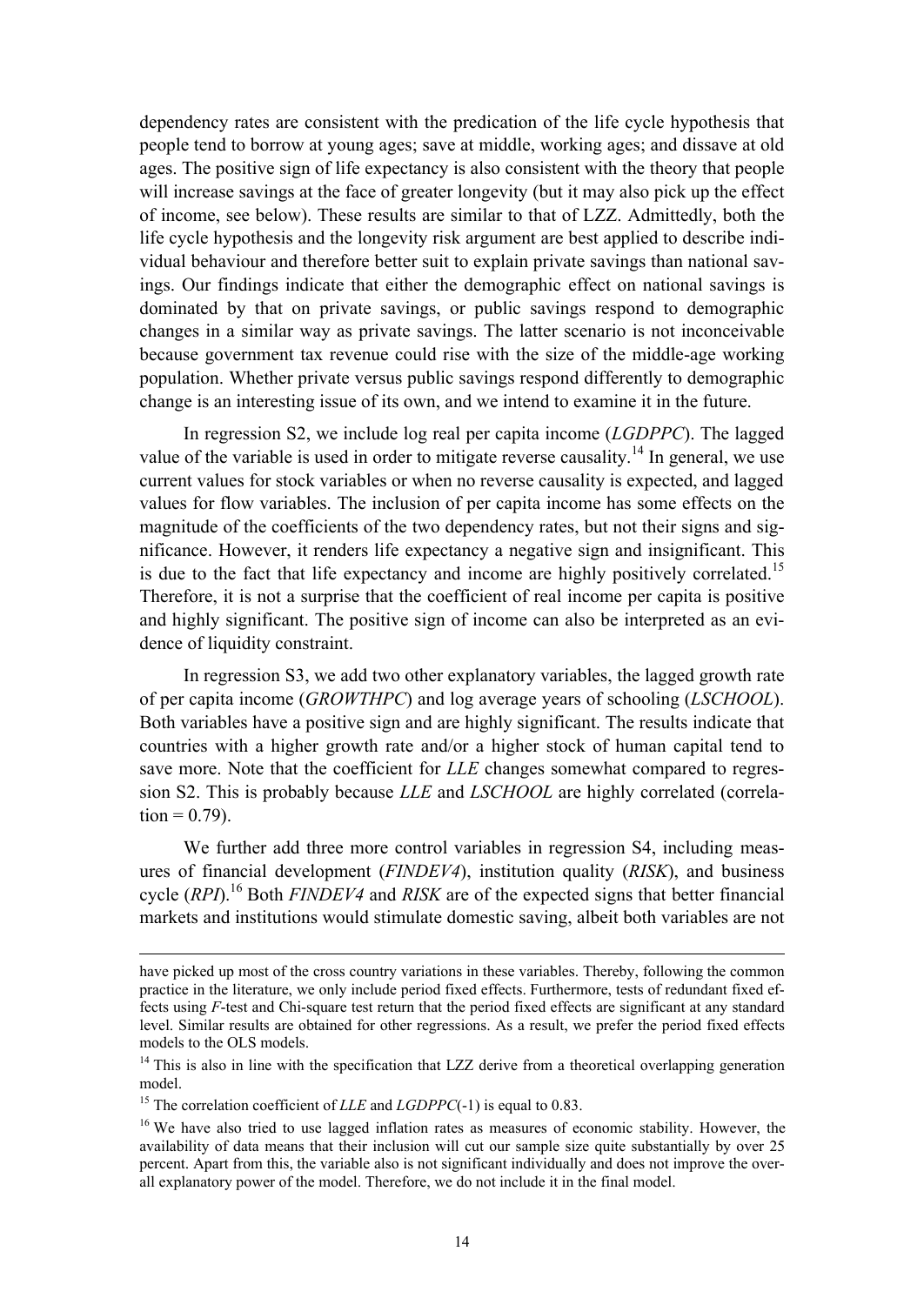significant at standard levels. *RPI*, on the other hand, is highly significant, indicating that the period fixed effects alone are not sufficient to account for business cycle effects. With the additional control variables, *LLE* now becomes highly significant. The results for other variables largely remain intact.

The results of S4 indicate that changes in age structure could have a large effect on the saving rate. Other things being equal, an increase in old age dependency rate by one standard deviation (0.097) will reduce the saving rate by 5.0 percentage points, almost one-third of its mean value (15.2 percent). An increase in the youth dependency rate by one standard deviation (0.38) has a smaller effect on the saving rate of 3.0 percentage points. The large effect of the old-age dependency rate on the saving rate thus suggests that dissaving is an important channel through which population aging affects the economy. We use S4 as our benchmark closed economy model.

Regression S5 is an open economy version of S4 in the spirit of equation (9), using *CI* as the openness measure. We also add the effective openness, *CI\*Y\_CI*, as a control variable to avoid the open economy variables from picking up their effect via the interaction term. Three interesting results stand out. Firstly, the open economy variables, with the exception of *LSCHOOL* and *RPI*(-1), have the same signs as their domestic economy counterparts. This means that the foreign variable (e.g. *OLD\_CI*) has the opposite effect on the domestic saving rate as its domestic counterpart (i.e. *OLD*). A possible explanation is as follows. For instance, if a higher domestic old-age dependency rate will reduce domestic savings, then a higher foreign old-age dependency rate should also reduce foreign savings. This could raise the world interest rates relative to the domestic rate, and thus stimulate domestic savings (and capital outflow). Secondly, only about half of the nine open economy variables are individually significant at the 10 percent level and the inclusion of open economy variables raises the  $R^2$ of the model slightly from 0.68 to 0.71. Thirdly, the marginal effects of foreign variables in general are much smaller than their domestic counterparts. For the ease of comparison, we also show in the table the values of the coefficients multiplying with the mean value of *CI<sup>\*Y</sup> CI* and *EWN<sup>\*Y</sup> EWN*, respectively. For instance, evaluating at the mean value of  $CI^*YCI$  (3.82), the marginal effect of an increase in domestic old-age dependency rate is 3.7 times that of an increase in foreign old-age dependency rate.<sup>17</sup> The second and third results suggest that, as expected, while foreign economies matter, domestic factors are much more important than foreign factors in determining domestic savings.<sup>18</sup>

Regression S6 is a replication of S5, but with *EWN* instead of *CI* as the openness measure. The foreign variables are substituted accordingly. Besides *LSCHOOL* and *RPI*(-1), now *LLE*, *GROWTHPC*(-1) and *FINDEV4* have the opposite signs as their open economy counterparts. Amongst all the variables, three open economy variables (corresponding to *LLE*, *GROWTHPC*(-1), and *FINDEV4*) change signs between the two regressions, underpinning the challenges in measuring openness. How-

<sup>&</sup>lt;sup>17</sup> The marginal effect of domestic change =  $41.22+3.99*3.82=56.45$ , the marginal effect of foreign change =  $3.99*3.82=15.22$ , so the ratio =  $3.71$ .

<sup>&</sup>lt;sup>18</sup> This conclusion is also verified by the fact that if we include only the foreign variables (i.e. *OLD CI* etc.) without interacting them with *CI<sup>\*Y</sup> CI*, five out of nine variables are individually significant at the 10 percent or lower level, but the  $R^2$  of the model drops to 0.11 only.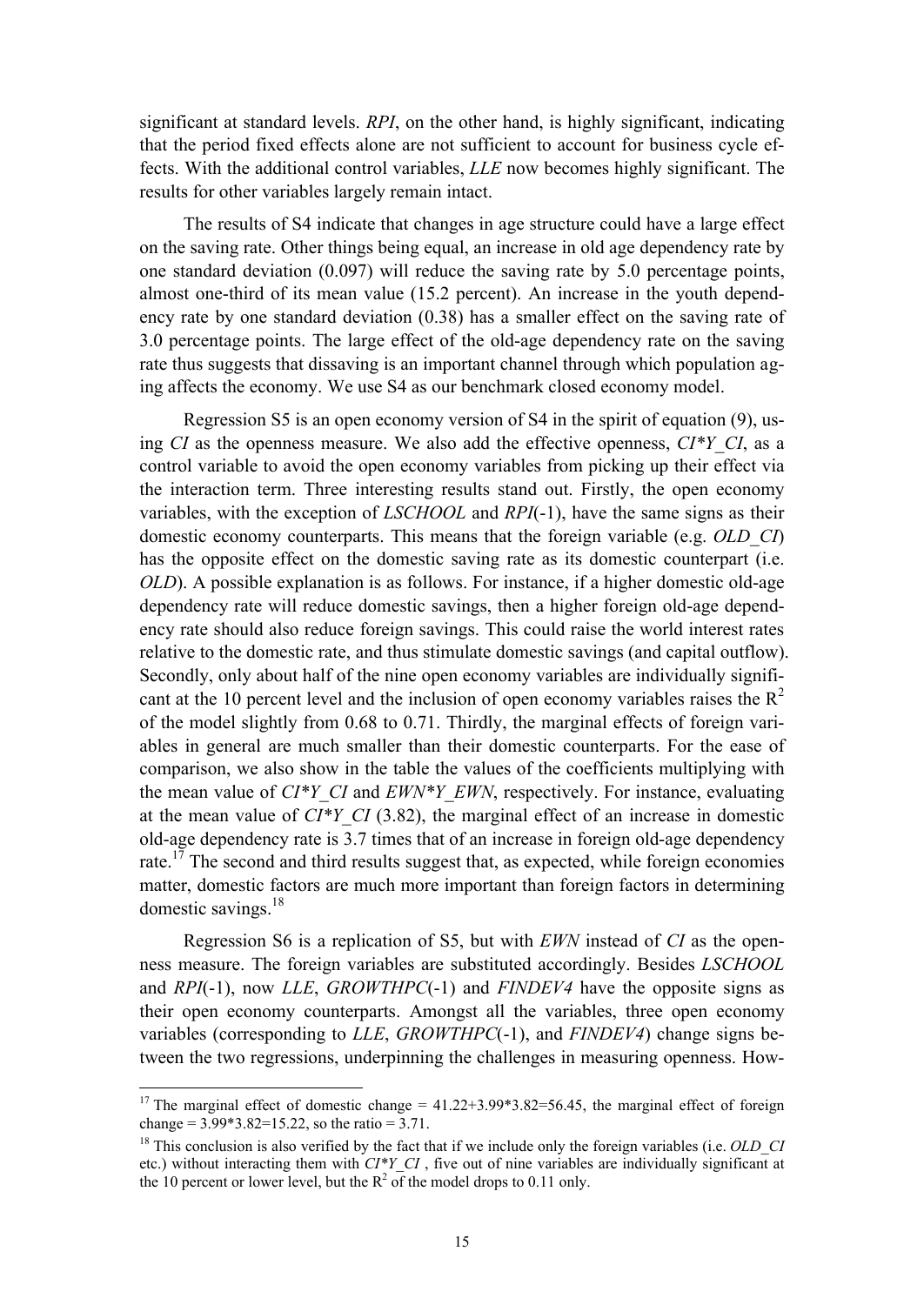ever, other than this, the major findings of S5 largely remain intact. In particular, the explanatory power of the model remains at the level of 0.71, and the effect of foreign variables remains small compared to their domestic counterparts.

Table 5 reports the regression results for our investment equation. Instead of discussing the results of various "building up" specifications, we focus on our benchmark closed economy regression – I4. Both dependency rates have a negative sign but only the old-age dependency rate is significant. Compared with the results for savings (S4), it can be seen that the coefficients of both dependency rates are much smaller in the investment model than in the saving models. Also, life expectancy is not significant in this benchmark closed economy investment equation, in contrast to the saving equation. This is probably because private savings are mostly made by individuals and their decisions are more strongly influenced by the stage of life cycle they are at, whereas (real) investment decisions are mostly made by firms, and demographic factors affect this decision making process probably indirectly through their impact on the labour supply. The other explanatory variables have the same signs as in S4. In particular, *LSHOOL*, *FINDEV4* and *RISK* are of the expected signs in that a larger human capital stock can raise productivity, and a more developed financial market and better institutional quality can reduce risk exposure. Amongst all the explanatory variables, the coefficients of *FINDEV4* and *RISK* are about twice as large in the investment equation as in the saving equation. This indicates that real investment is more sensitive to the domestic development of financial markets and institutions than savings. The sign of *RPI*(-1) is also in line with expectations in that a higher price of investment goods in the last period may indicate an economic boom and higher investment; as a result, investment is likely to come down in the current period.

Regressions I5 and I6 are the open economy version of the investment equation. Amongst all the variables, only one open economy variable (corresponding to *LLE*) changes its sign between the two regressions. Since the results of the two regressions are very similar, we focus on I5 only. One unexpected result is that the marginal effect of *LSCHOOL* on investment now becomes negative, albeit not schooling variables are significant at standard levels. In other aspects, the effect of including open economy variables in the investment equation is very similar to that in the saving equation. Firstly, about half of the open economy variables have the same sign as their domestic counterparts, reiterating the point that the symmetry argument does not necessarily hold for the investment and saving equations. Secondly, adding the open economy variables only improves the explanatory power of the model modestly, with the  $R^2$  of I5 (0.69) being slightly higher than that of I4 (0.65). The result indicates that domestic real investment is still largely determined by domestic factors. The results that both domestic saving and investment are largely determined by domestic factors actually echo the Feldstein and Horioka puzzle.<sup>19</sup>

<sup>&</sup>lt;sup>19</sup> In a seminal paper, Feldstein and Horioka (1980) find a saving retention coefficient of 0.89 for 16 OECD countries for the period 1960-74, indicating that even for the presumably open OECD countries, the vast majority of domestic investment was financed by domestic saving. In a later update, Obstfeld and Rogoff (2000) find that the retention coefficient has come down to 0.60 for the period 1990-1997. Also, see Fouquau, Hurlin and Rabaud (2008) on a recent re-examination of this puzzle.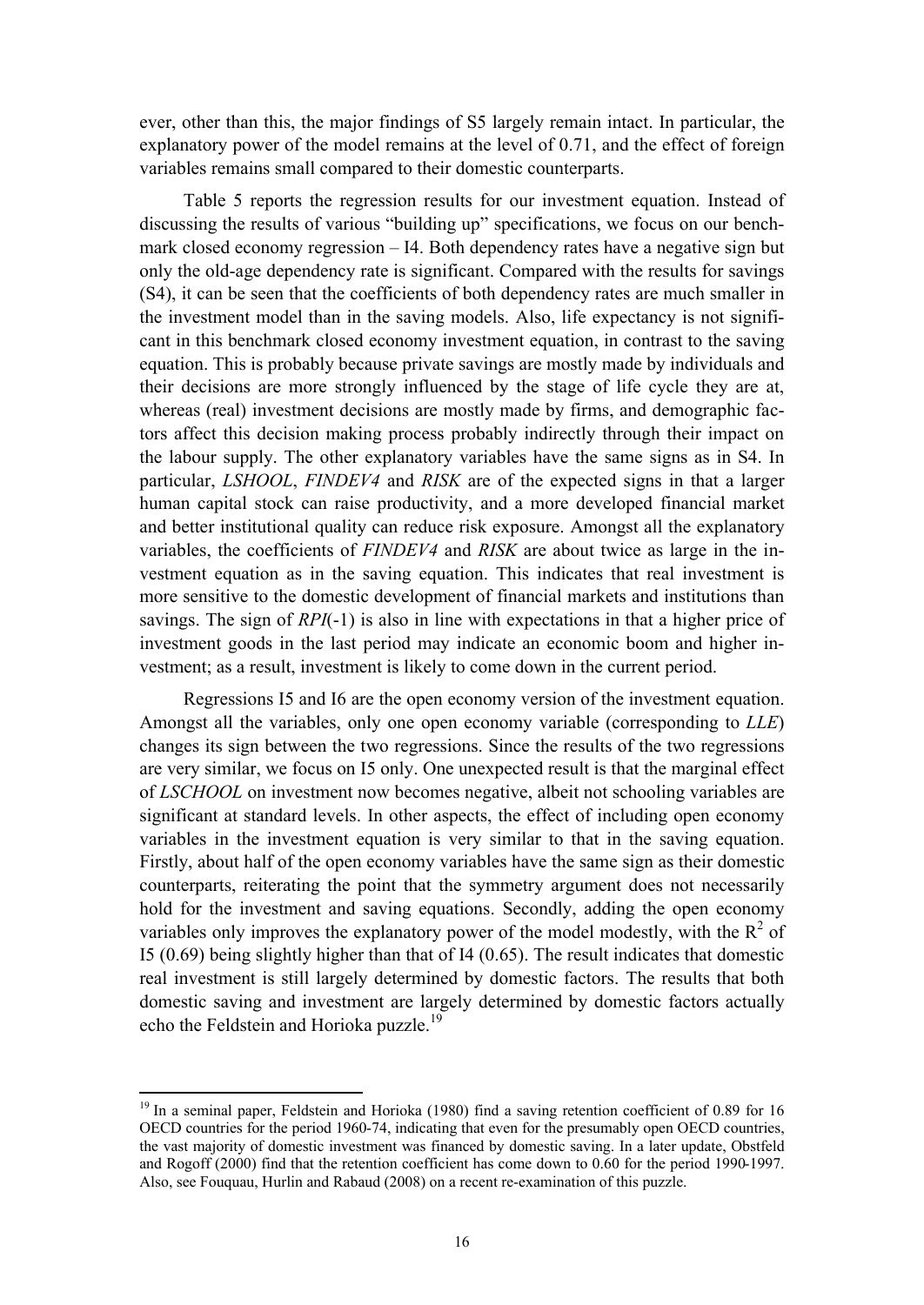Table 6 reports the results for the alternative specifications for the saving and investment equations as depicted in equation (15). Recall that (15) follows the initial equation (2) more strictly but is also more restrictive than equation (9). The results for S7 should be compared with those of S5, S8 to S6, and so forth. In the alternative regressions, we add 1−*CI* or 1− *EWN* as additional control variables, as they are used as interaction terms there. In S7, the coefficient of, say, (1−*CI*)\**OLD* indicates the marginal effect of the old-age dependency rate on the saving rate conditional on the "closedness" of the home country, while keeping other variables, including the difference in old-age dependency rate of the home country and ROW, constant. On the other hand, the coefficient of *CI* \**Y* \_*CI* \*(*OLD* −*OLD* \_*CI*) can be interpreted as the marginal effect of the difference in the old-age dependency rate between the home country and ROW conditional on the effective openness of the home country, while keeping other variables, including the home old-age dependency rate, constant. Instead of discussing the difference in individual variables, we only focus on the explanatory power of the models. It can be seen that the  $R^2$  drops substantially from 0.71 in S5 to 0.62 in S7, and from 0.71 to 0.65 between S6 and S8. A similar drop in the  $\mathbb{R}^2$ for the investment equation is witnessed when moving from I5 and I6 to I7 and I8, respectively. The findings therefore give support to the use of the more flexible specifications as suggested by equation (9).

Table 7 reports the regression results for saving and investment using conventional specifications. In particular, no interaction term of the effective openness is used. Moreover, the foreign variables (e.g. *OLD NIL* etc.) are computed based on equation (14) that does not make use of any openness measure – that is why they are denoted with a suffix \_*NIL*. We add *CI* and *Y\_CI* as control variables as well. The regression S9 and I9 are useful in showing how much difference the semi-structural equations can make to the estimation results. Comparing S9 with S5 and S6, and I9 with I5 and I6, we can see that the  $R^2$  of the models based on the conventional and our specifications are very similar. Moreover, for the domestic variables, the results based on the two specifications are also largely comparable in terms of both signs and magnitude. However, the differences in the results for the foreign variables are very large. In S9 and I9, a change in a foreign variable has much greater effect on the domestic savings and investment than the same change in the domestic variable. More importantly, the magnitude of the marginal effects of the foreign variable is implausibly large. In S10 and I10, we use a specification fairly close to that of S6 and I6, except without the interaction with the effective openness variable. While the marginal effects of the foreign variables have reduced substantially, they remain very large. Furthermore, even if we replace *OLD\_NIL* with *OLD\_CI* (or *OLD\_EWN* ) and so forth and include *CI<sup>\*Y</sup> CI* (or *EWN<sup>\*</sup>Y EWN* ) as a control variable (but not as an interacting term) in S10 and I10, the magnitude of the marginal effect of the foreign variables remain too large to be plausible. Therefore, we can conclude that the semi-structural equation specifications do provide a more proper specification for national savings and investment when it comes to an open economy.

Table 8 reports the regression results for the trade balance (*TB*) equation. Regressions TB1 and TB2 are based on our two different measures of openness. Both regressions show that higher old age and youth dependency rates in the home country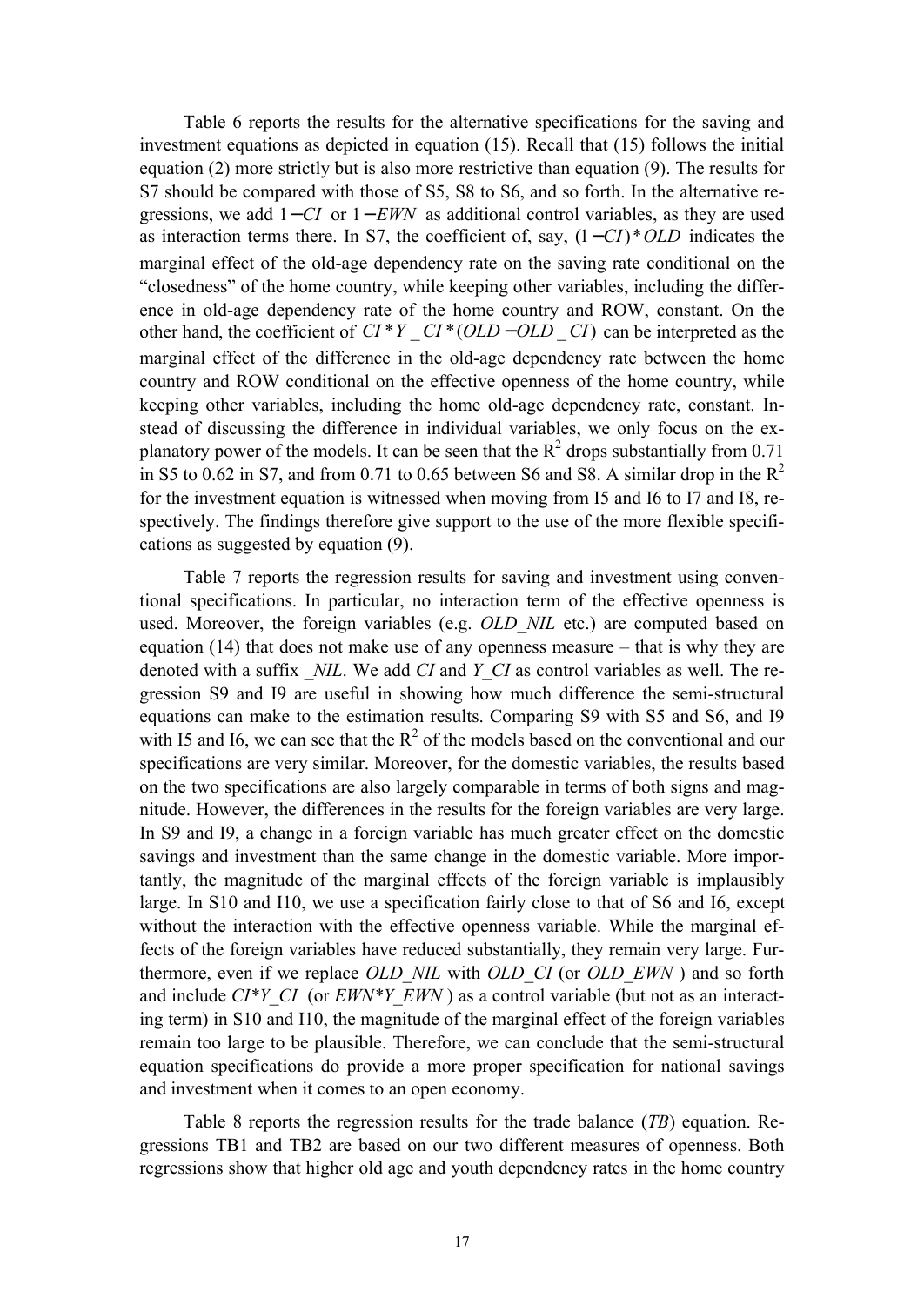relative to ROW would lead to a lower trade balance, but the magnitude of the effects is somewhat higher in TB2, especially for the old-age dependency rate. Since higher dependency rates lower both saving and investment rates, the effect on the trade balance (and the current account balance) depends on the relative elasticities of saving and investment. The previous results show that saving seems to respond more strongly than investment to demographic change. Therefore, it is consistent to observe that higher dependency rates at home relative to ROW will lower the trade balance. This finding is also in line with those of Chin and Ito (2007) and Gruber and Kamin (2007). Amongst the remaining variables, four (corresponding to *LLE*, *LGDPPC*, *LSCHOOL* and *RPI*(-1)) have the same signs across the two regressions. There are no clear-cut theoretical predictions on their expected signs. However, the positive sign of *LGDPPC* is consistent with the findings in Chin and Ito (2007) and Gruber and Kamin (2007). The last three variables (corresponding to *GROWTHPC*(-1), *FINDEV4*, *RISK*) change their signs across the two regressions. From a theoretical perspective, and also confirmed in the other two studies, better financial development and institutions are likely to attract foreign capital. In this aspect, the results TB2 are preferred to those of TB1. Lastly, In contrast to the saving and investment equations, there are also substantial differences in the explanatory power of the two regressions, with the  $R^2$  of TB1 (0.32) substantially higher than that of TB2 (0.23). Since the only difference between the two regressions is the measure of openness, the differences in the results, once again, highlight the challenges in measuring openness.

Regression TB3 is the conventional specification where the foreign variables are computed based on equation (14), i.e. no openness measure is used in the computation of *OLD\_NIL* etc. Again, *CI* and *Y\_CI* are added as control variables. For the variables that TB1 and TB2 agree on their signs, TB3 also gives the same sign. Therefore, in terms of the "correctness" of coefficient signs, there is no clear indication that the semi-structural equations do a better job than the conventional specification. In terms of coefficient magnitude, the marginal effects registered in TB3 are generally larger, especially for the demographic variables. However, the differences are far from the scale witnessed in the saving and investment equations. The explanatory power of TB3 ( $\mathbb{R}^2 = 0.39$ ) is noticeably higher than that of TB1 and TB2. This may cast doubt on the merit or validity of our semi-structural equation approach. However, we find that the explanatory power of TB1 and TB2 relative to that of TB3 change with samples. For instance, the results shown in Table 8 (TB4 – TB6) are based on a subsample of countries with current account balance (CA) data. It can be seen that the results of TB4 and TB5 are much more agreeable with each other. Moreover, the  $R^2$  of TB4 (0.56) and TB5 (0.43) are now respectively higher than and comparable to that of TB6 (0.42).

Table 9 reports the results for the current account (*CA*) equation. Due to the limitation in data availability, the sample size is reduced to 43 countries with 205 observations.<sup>20</sup> The two regressions, CA1 and CA2, show quite a lot of disagreement.

<sup>&</sup>lt;sup>20</sup> Different from saving, investment and trade balance, the data for current account balance is drawn not from the Penn World Table 6.2 (PWT), but from the World Development Indicators. This is because we find that the current account balance data drawn from the PWT, in contrast to the expectations, have a very low correlation with the trade balance data.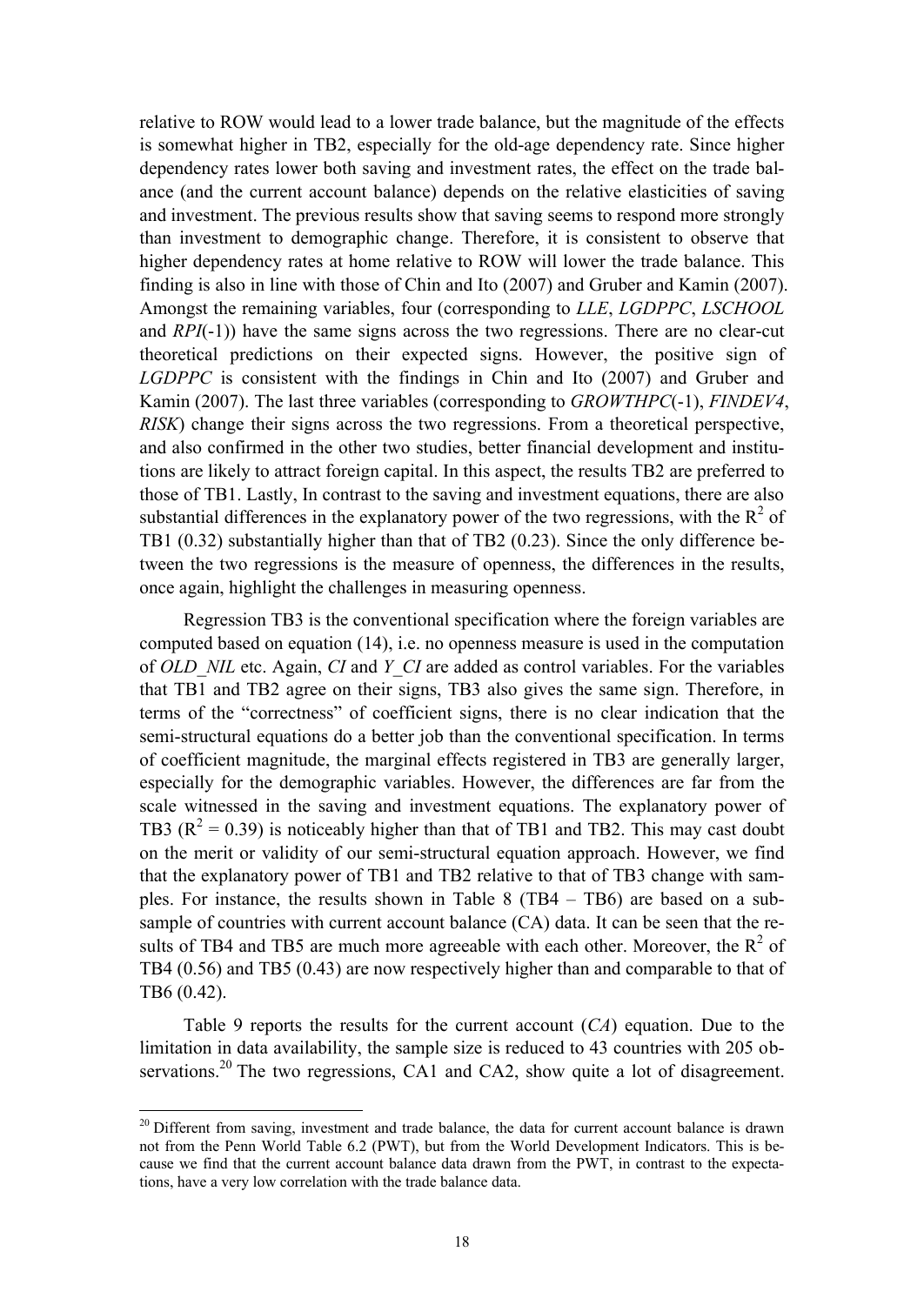For instance, while CA1 shows that the old-age dependency rate has a statistically significant effect on the current account balance, CA2 shows otherwise. The opposite is true for the youth dependency rate. The finding of a negative sign with the old-age dependency rate is consistent with the findings from most previous studies, but the positive sign with the youth dependency rate is not. The two regressions also return different signs for three variables (corresponding to *LGDPPC*(-1), *LSCHOOL*, and *FINDEV4*). CA2 returns a right sign for *FINDEV4*. However, both regressions yield a wrong sign for *RISK*. CA3 is the conventional specification. For variables that CA1 and CA2 are agreeable on their signs, CA3 also returns the same sign. There is no clear pattern which regression gives systemically larger or smaller estimates for the marginal effects. In terms of explanatory power, the  $R^2$  of CA3 is comparable to that of CA1 but smaller than that of CA2.

Overall, in contrast to the case of saving and investment, there is not clear evidence that the semi-structural equation specifications outperform the conventional specifications when it comes to modelling trade or current account balance.

#### **5. Conclusion**

In this paper, we examine the impact of demographic factors on saving, investment, and the external balance. The paper builds on two strands of related literature on the one hand, and makes its own contributions on the other hand. In particular, the paper derives a number of semi-structural equations from national accounting principle. As a result, these equations embody closed, partially open and completely open economies as special cases. We have paid particular attention to the roles of openness and relative economic size in specifying these equations, which are arguably more properly specified than those used in previous studies. In accordance, the semi-structural equations also give the measurement of openness and relative economic size a crucial role in the regression model specifications. Since how to measure openness remains a contestable issue, the theoretical rigorousness of the semi-structural equations may not be easily preserved when the theory is put into practice.

In the current paper, we apply the semi-structural equations to a large panel dataset of 74 countries for 25 years, from 1980 to 2004. Two openness measures are used, one is based on the IMF's data on capital account restrictions, and the other is based on total assets and liabilities to GDP ratio. The first is largely a qualitative measure and the latter a quantitative measure. In our dataset, the two openness measures have a correlation of merely 0.44. However, the relative economic sizes that are calculated based on respectively each of these two openness measures have a high correlation of 0.96, and that of the effective openness equal to 0.77. Although it is not shown in the correlation table (Table 3), for most foreign variables, the two versions computed using the two openness measures are highly correlated.<sup>21</sup> Therefore, it is not a surprise to find that the empirical results based on the two measures have a lot in common, albeit differences do exist.

<sup>21</sup> Two exceptions are *RISK* and *RPI*.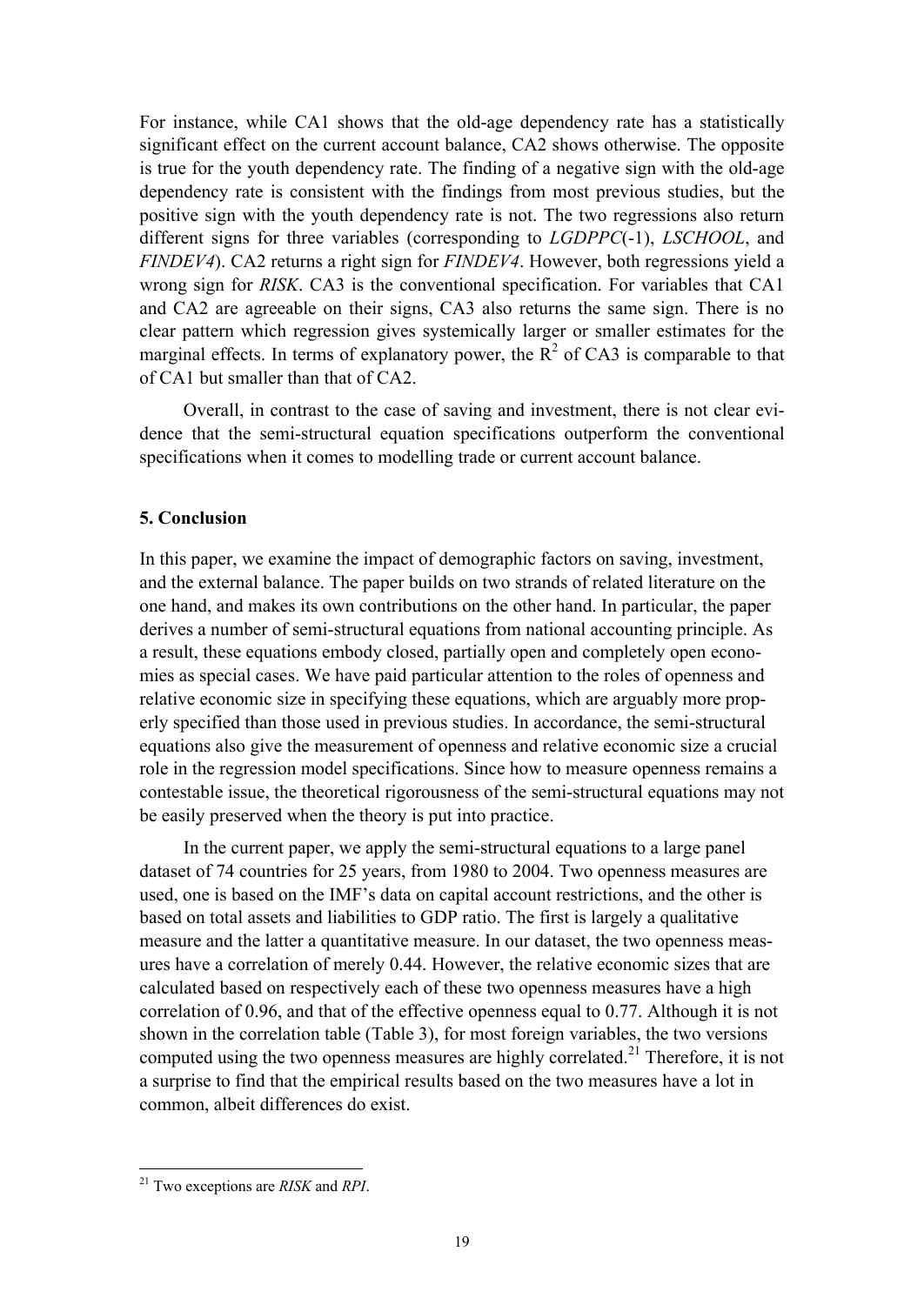We find statistically significant effects of demographic factors for all four dependent variables. Regarding the other results, by and large they are in agreement with most previous studies. Yet, we find that for the saving and investment equations, the estimated results of the marginal effects of foreign variables are much more plausible under the semi-structural equation specification than under the conventional specification. On the other hand, for the trade balance and current account balance equations, the differences between the estimation results based on the two specifications are much smaller (but still exist), and there is not clear evidence which specification performs better.

Overall, we think that the semi-structural equations do provide a useful framework to consider how regression models should be specified in an open economy context. However, more needs to be done to establish its merit over the conventional specifications in actual empirical applications. Further improvement of the empirical models could come from using more adequate measures of openness. As future extension, we would hence like to experiment with alternative openness measures, e.g. based on trade to GDP ratio, and a composite measure that combines trade openness, *CI* and *EWN*.

#### **References**

- Attanasio, Orazio P., Sagiri Kitao, Giovanni L. Violante (2006) "Quantifying the effects of the demographic transition in developing economies" Advances in Macroeconomics 6(1): Article 2.
- Backus, David, Espen Henriksen, Frederic Lambert, and Chris Telmer (2005) "Current account fact and fiction," Mimeo, New York University, Stern.
- Barro, J. Robert, and Jong-Wha Lee (2001) "International data on education attainment: updates and implications" Oxford Economic Papers 53(3): 541-563.
- Barro, J. Robert, and Xavier Sala-i-Matin (2004) *Economic Growth*, 2nd edn. The MIT Press, Cambridge, Massachusetts.
- Bernanke, Ben (2005), "The global saving glut and the U.S. current account deficit," Remarks at the Homer Jones Lecture, St Louis, 14 April.
- Chinn, Menzie D., and Hiro Ito (2007) "Current account balances, financial development and institutions: assaying the world "saving glut"," Journal of International Money and Finance 26(4): 546-69.
- Chinn, Menzie D., and Eswar S. Prasad (2003) "Medium-term determinants of current accounts in industrial and developing countries: an empirical exploration," Journal of International Economics 59(1): 47-76.
- Domeij, David, and Martin Flodén (2006) "Population aging and international capital flows" International Economic Review 47 (3): 1013-1032.
- Ehrlich, Isaac, and Francis T. Lui (1991) "Intergenerational trade, longevity, and economic growth" Journal of Political Economy 99 (5): 1029-1060.
- Feldstein, Martin, Charles Yuji Horioka (1980) "Domestic saving and international capital flows" The Economic Journal 90 (358): 314-329.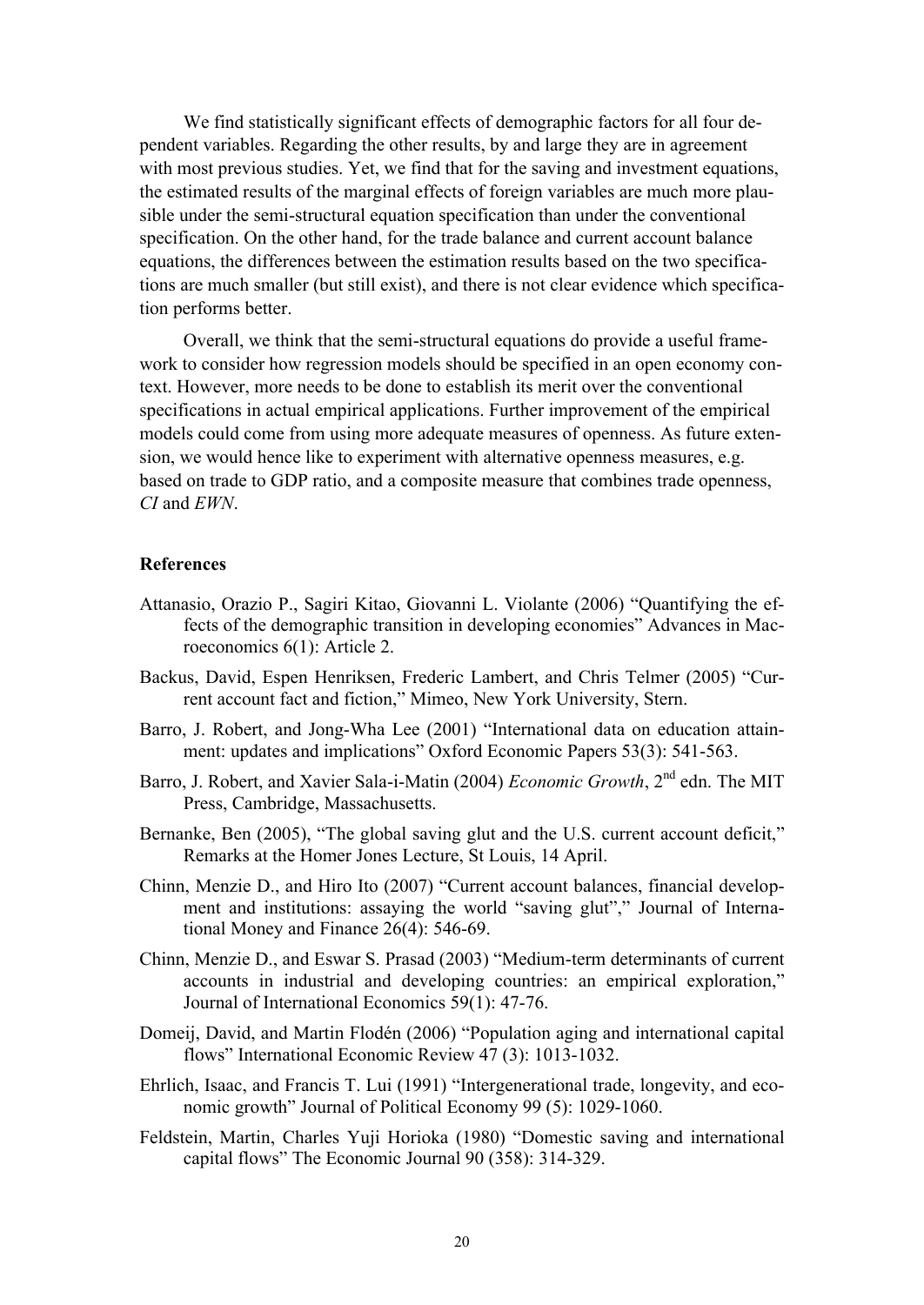- Feroli, Miachel (2003), "Capital flows among the G-7 nations: A demographic perspective" Finance and Economics Discussion Series 2005-54, Board of Governors of the Federal Reserve System.
- Fouquau, Julien, Christophe Hurline, and Isabelle Rabaud (2008) "The Feldstein-Horioka puzzle: A panel smooth transition regression approach" Economic Modelling 25 (2):284-299.
- Graff, Michael (2005), "Socio-Economic Factors and the Finance-Growth Nexus" European Journal of Finance 11 (3): 183-205.
- Gruber, Joseph W., and Steven B. Kamin (2007) "Explaining the global pattern of current account imbalances" Journal of International Money and Finance, 26(4): 500-22.
- Higgins, Matthew (1998) "Demography, national savings and international capital flows", International Economic Review, 39 (2): 343-69.
- Higgins, Matthew and Jeffrey G. Williamson (1997) "Age structure dynamics in Asia and dependence on foreign capital", Population and Development Review, 23 (2): 261-93.
- Horioka, Charles Yuji, Wataru Suzuki, Tatsuo Hatta (2007) "Aging, saving, and public pensions in Japan" NBER Working Paper 13273.
- Levine, Ross, Norman Loayza, and Thorsten Beck (2000) "Financial intermediation and growth: causality and causes" Journal of Monetary Economics, 46(1): 31-77.
- Li, Hongbin, Jie Zhang and Junsen Zhang (2007) "Effects of longevity and dependency rates on saving and growth: Evidence from a panel of cross countries", Journal of Development Economics, 84 (1): 138-154.
- IMF (2007) "Reaping the benefits of financial globalization" IMF Discussion Paper. http://www.imf.org/external/np/res/docs/2007/0607.htm
- Lane, Philip R., and Gian Maria Milesi-Ferretti (2007) "The external wealth of nations mark II: Revised and extended estimates of foreign assets and liabilities, 1970-2004" Journal of International Economics, 73: 223-250.
- Legg, Anthony, Nalini Prasad and Tim Robinson (2007) "Global imbalances and the global saving glut – a panel data assessment" Research Discussion Paper, Reserve Bank of Australia, 2007-11.
- Masson, Paul R., Tamin Bayoumi, Hossein Samiei (1998) "International evidence on the determinants of private saving" The World Bank Economic Review 12(3): 483-501.
- Obstfeld, Maurice, and Kenneth Rogoff (2000) "The six major puzzles in international macroeconomics: is there is a common cause?" NBER Macroeconomics Annual. The MIT Press.
- Sachs, Jeffrey, and Andrew Warner (1995) "Economic reform and the process of global integration" Brookings Papers on Economic Activity 1, pp.1-118.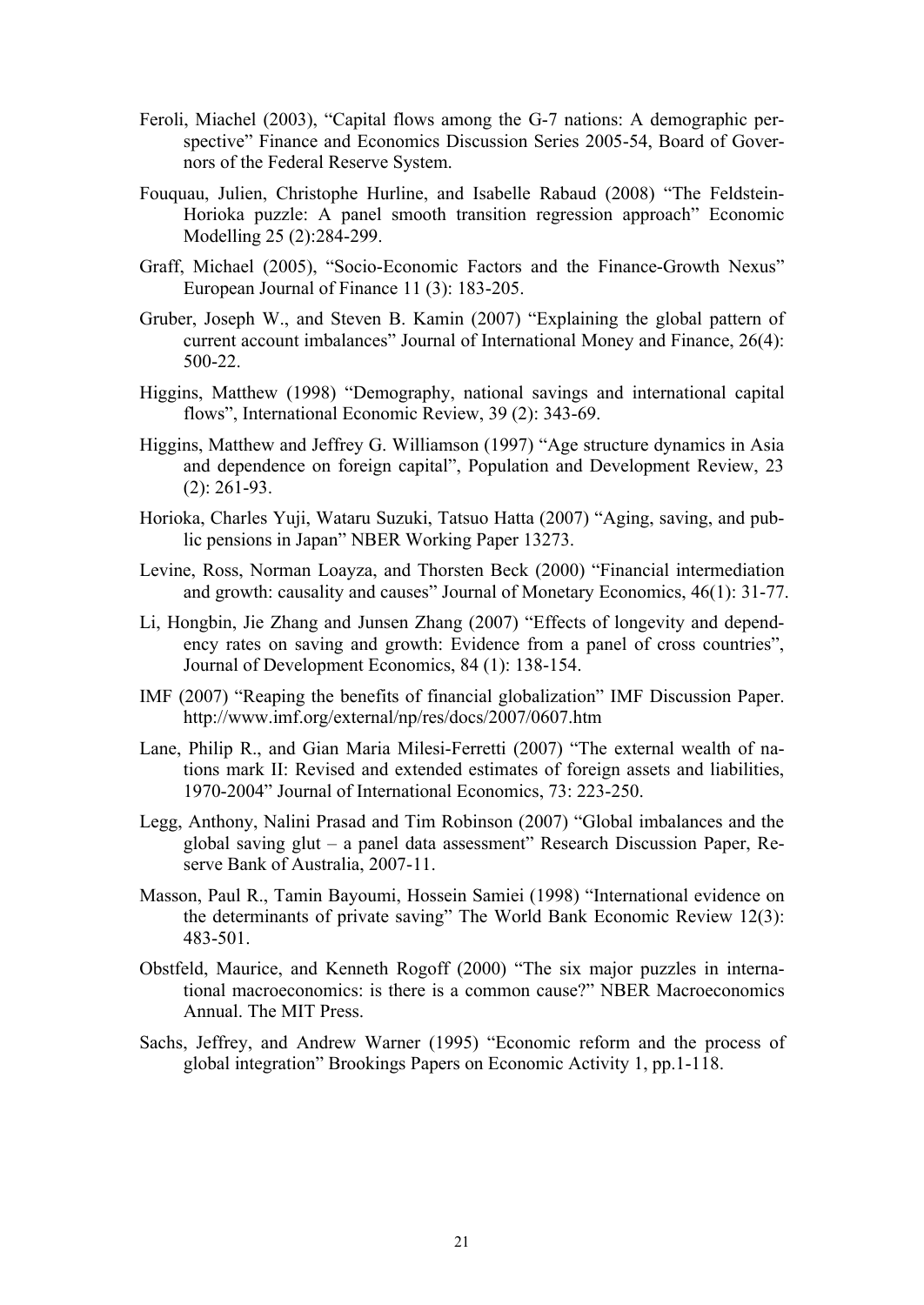| Variable          | <b>Definition</b>                        | <b>Source</b>                           |
|-------------------|------------------------------------------|-----------------------------------------|
| <b>SAVING</b>     | National saving to GDP ratio (in %)      | Penn World Tables 6.2 (PWT)             |
| <b>INVESTMENT</b> | Real investment to GDP ratio (in %)      | <b>PWT</b>                              |
| TB                | Trade balance to GDP ratio (in %)        | <b>PWT</b>                              |
| CA                | Current account balance to GDP ratio     | World Development Indicators            |
|                   | (in %)                                   | (WDI) database                          |
| CI                | Chin-Ito openness index, standardized    | Chinn and Ito (2007)                    |
| <b>EWN</b>        | Asset plus liability to GDP ratio, stan- | Lane and Milesi-Ferretti (2007)         |
|                   | dardized                                 |                                         |
| Y                 | ROW GDP to home GDP ratio                | <b>PWT</b>                              |
| <b>OLD</b>        | Population aged 65+ to working popu-     | <b>WDI</b>                              |
|                   | lation aged 15-64                        |                                         |
| YOUTH             | Population aged 0-14 to working          | WDI                                     |
|                   | population aged 15-64                    |                                         |
| <b>LLE</b>        | Log life expectancy                      | WDI                                     |
| <b>LGDPPC</b>     | Log income per capita                    | <b>PWT</b>                              |
| <b>GROWTHPC</b>   | Growth rate of income per capita         | <b>PWT</b>                              |
| <b>LSCHOOL</b>    | Log average years of schooling           | Barro and Lee (2001)                    |
| FINDEV4           | The first principle components of four   | Graff (2005)                            |
|                   | financial development indicators         |                                         |
| <b>RISK</b>       | Composite political risk index           | <b>International Country Risk Guide</b> |
| <b>RPI</b>        | Relative price of investment goods       | <b>PWT</b>                              |

### **Table 1 Data definitions and sources**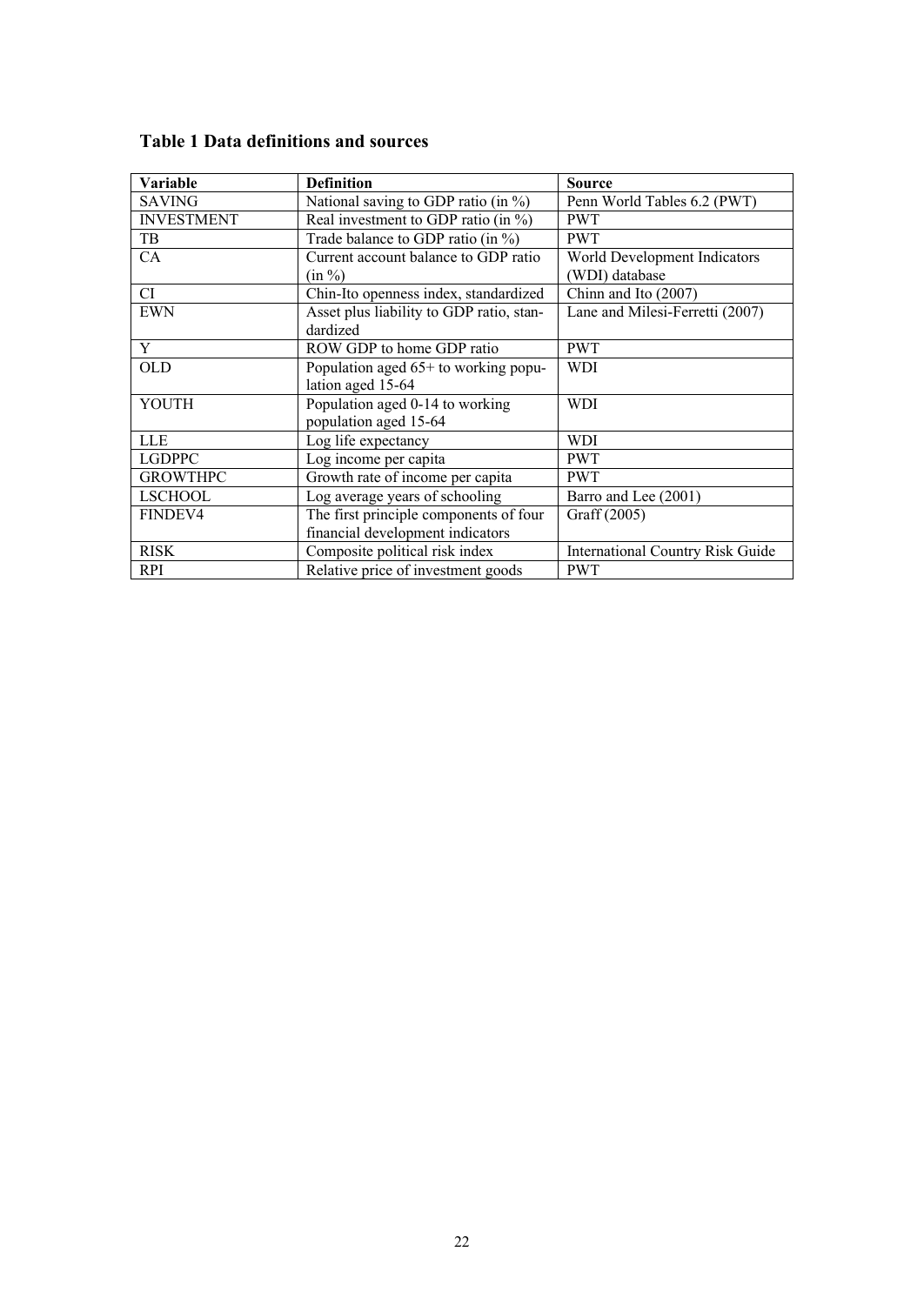# **Table 2 Summary statistics**

|          | <b>SAVING</b> | <b>INVESTMENT</b> |         |          | ັ    | <b>EWN</b> | ′ C.   | EWN   | ∩∗v<br>. س | EWN*\<br>EWN | OLD  | YOUTH | LLE  | LGDPPC | <b>GROWTHPC</b> | <b>LSCHOOL</b> | FINDEV4 | <b>RISK</b> | <b>RPI</b> |
|----------|---------------|-------------------|---------|----------|------|------------|--------|-------|------------|--------------|------|-------|------|--------|-----------------|----------------|---------|-------------|------------|
| Mean     | 15.21         | 17.37             | $-2.16$ | $-2.18$  | 0.49 | 0.44       | 10.63  | 6.49  | 3.82       | 3.19         | 0.17 | 0.86  | 4.19 | 8.70   | 1.47            | 1.67           | 0.43    | 64.39       | 1.56       |
| Median   | 15.50         | 16.78             | -1.48   | $-2.17$  | 0.39 | 0.38       | 3.12   | 1.85  | .45        | 0.93         | 0.12 | 0.89  | 4.25 | 8.7'   | 1.5C            |                | 0.11    | 64.23       | 1.30       |
| Maximum  | 56.21         | 57.29             | 22.85   | 14.08    | 1.00 | 1.00       | 108.85 | 75.35 | 40.19      | 45.86        | 0.46 | 2.21  | 4.40 | 10.46  | 13.26           | 2.49           | 5.14    | 94.08       | 5.91       |
| Minimum  | $-21.48$      | 3.64              | -46.26  | $-22.07$ | 0.00 | 0.06       | 0.04   | 0.03  | 0.00       | 0.00         | 0.05 | 0.29  | 3.63 | 5.94   | $-8.48$         | $-0.62$        | $-1.14$ | 28.08       | 0.78       |
| Std. Dev | 12.98         | 8.39              | 7.56    | 4.59     | 0.35 | 0.25       | 16.13  | 9.93  | 5.90       | 5.74         | 0.10 | 0.38  | 0.17 | 1.07   | 2.64            | 0.55           | 1.12    | 16.17       | 0.77       |
| # Obs    | 365           | 365               | 365     | 205      | 365  | 365        | 365    | 365   | 365        | 365          | 365  | 365   | 365  | 365    | 365             | 365            | 365     | 365         | 365        |

### **Table 3 Correlations**

|                   | SAVING  | <b>INVESTMENT</b> | CA      | TB      | <b>CI</b> | <b>EWN</b> | Y CI    | EWN     | CI*Y CI | EWN*Y EWN | <b>OLD</b> | YOUTH   | LLE     |         | LGDPPC GROWTHPC LSCHOOL |         | FINDEV4 | <b>RISK</b> | <b>RPI</b> |
|-------------------|---------|-------------------|---------|---------|-----------|------------|---------|---------|---------|-----------|------------|---------|---------|---------|-------------------------|---------|---------|-------------|------------|
| <b>SAVING</b>     | 1.00    | 0.83              | 0.46    | 0.80    | 0.38      | 0.21       | $-0.51$ | $-0.53$ | $-0.41$ | $-0.38$   | 0.52       | $-0.60$ | 0.58    | 0.71    | 0.27                    | 0.65    | 0.56    | 0.58        | $-0.75$    |
| <b>INVESTMENT</b> | 0.83    | 1.00              | 0.32    | 0.33    | 0.39      | 0.13       | $-0.47$ | $-0.49$ | $-0.33$ | $-0.35$   | 0.58       | $-0.52$ | 0.65    | 0.74    | 0.25                    | 0.66    | 0.62    | 0.60        | $-0.79$    |
| <b>CA</b>         | 0.46    | 0.32              | 1.00    | 0.43    | 0.28      | 0.15       | $-0.31$ | $-0.27$ | $-0.13$ | $-0.18$   | 0.26       | $-0.28$ | 0.38    | 0.45    | 0.40                    | 0.41    | 0.35    | 0.39        | $-0.27$    |
| TB                | 0.80    | 0.33              | 0.43    | 1.00    | 0.22      | 0.21       | $-0.36$ | $-0.38$ | $-0.34$ | $-0.27$   | 0.25       | $-0.45$ | 0.28    | 0.42    | 0.19                    | 0.41    | 0.29    | 0.35        | $-0.43$    |
| <b>CI</b>         | 0.38    | 0.39              | 0.28    | 0.22    | 1.00      | 0.44       | $-0.25$ | $-0.19$ | 0.12    | $-0.13$   | 0.53       | $-0.57$ | 0.45    | 0.56    | 0.18                    | 0.52    | 0.58    | 0.62        | $-0.38$    |
| <b>EWN</b>        | 0.21    | 0.13              | 0.15    | 0.21    | 0.44      | 1.00       | 0.10    | 0.15    | 0.15    | 0.35      | 0.36       | $-0.31$ | 0.25    | 0.31    | 0.04                    | 0.35    | 0.54    | 0.40        | $-0.23$    |
| $Y_C$ cl          | $-0.51$ | $-0.47$           | $-0.31$ | $-0.36$ | $-0.25$   | 0.10       | 1.00    | 0.96    | 0.77    | 0.85      | $-0.47$    | 0.44    | $-0.58$ | $-0.58$ | $-0.12$                 | $-0.55$ | $-0.46$ | $-0.36$     | 0.42       |
| Y_EWN             | $-0.53$ | $-0.49$           | $-0.27$ | $-0.38$ | $-0.19$   | 0.15       | 0.96    | 1.00    | 0.81    | 0.92      | $-0.48$    | 0.41    | $-0.60$ | $-0.58$ | $-0.09$                 | $-0.52$ | $-0.45$ | $-0.29$     | 0.45       |
| CI*Y CI           | $-0.41$ | $-0.33$           | $-0.13$ | $-0.34$ | 0.12      | 0.15       | 0.77    | 0.81    | 1.00    | 0.73      | $-0.33$    | 0.30    | $-0.38$ | $-0.35$ | $-0.02$                 | $-0.35$ | $-0.28$ | $-0.14$     | 0.31       |
| EWN*Y EWN         | $-0.38$ | $-0.35$           | $-0.18$ | $-0.27$ | $-0.13$   | 0.35       | 0.85    | 0.92    | 0.73    | 1.00      | $-0.37$    | 0.32    | $-0.47$ | $-0.47$ | $-0.06$                 | $-0.36$ | $-0.31$ | $-0.15$     | 0.32       |
| OLD               | 0.52    | 0.58              | 0.26    | 0.25    | 0.53      | 0.36       | $-0.47$ | $-0.48$ | $-0.33$ | $-0.37$   | 1.00       | $-0.71$ | 0.70    | 0.83    | 0.10                    | 0.68    | 0.76    | 0.67        | $-0.62$    |
| YOUTH             | $-0.60$ | $-0.52$           | -0.28   | $-0.45$ | $-0.57$   | $-0.31$    | 0.44    | 0.41    | 0.30    | 0.32      | $-0.71$    | 1.00    | $-0.60$ | $-0.70$ | $-0.25$                 | -0.65   | $-0.67$ | $-0.74$     | 0.58       |
| <b>LLE</b>        | 0.58    | 0.65              | 0.38    | 0.28    | 0.45      | 0.25       | $-0.58$ | $-0.60$ | $-0.38$ | $-0.47$   | 0.70       | $-0.60$ | 1.00    | 0.88    | 0.21                    | 0.82    | 0.72    | 0.69        | $-0.64$    |
| <b>LGDPPC</b>     | 0.71    | 0.74              | 0.45    | 0.42    | 0.56      | 0.31       | $-0.58$ | $-0.58$ | $-0.35$ | $-0.47$   | 0.83       | $-0.70$ | 0.88    | 1.00    | 0.24                    | 0.84    | 0.83    | 0.77        | $-0.70$    |
| <b>GROWTHPC</b>   | 0.27    | 0.25              | 0.40    | 0.19    | 0.18      | 0.04       | $-0.12$ | $-0.09$ | $-0.02$ | $-0.06$   | 0.10       | $-0.25$ | 0.21    | 0.24    | 1.00                    | 0.19    | 0.12    | 0.37        | $-0.04$    |
| <b>LSCHOOL</b>    | 0.65    | 0.66              | 0.41    | 0.41    | 0.52      | 0.35       | $-0.55$ | $-0.52$ | $-0.35$ | $-0.36$   | 0.68       | $-0.65$ | 0.82    | 0.84    | 0.19                    | 1.00    | 0.73    | 0.72        | $-0.68$    |
| FINDEV4           | 0.56    | 0.62              | 0.35    | 0.29    | 0.58      | 0.54       | $-0.46$ | $-0.45$ | $-0.28$ | $-0.31$   | 0.76       | $-0.67$ | 0.72    | 0.83    | 0.12                    | 0.73    | 1.00    | 0.67        | $-0.62$    |
| <b>RISK</b>       | 0.58    | 0.60              | 0.39    | 0.35    | 0.62      | 0.40       | $-0.36$ | $-0.29$ | $-0.14$ | $-0.15$   | 0.67       | $-0.74$ | 0.69    | 0.77    | 0.37                    | 0.72    | 0.67    | 1.00        | $-0.52$    |
| <b>RPI</b>        | $-0.75$ | $-0.79$           | $-0.27$ | $-0.43$ | $-0.38$   | $-0.23$    | 0.42    | 0.45    | 0.31    | 0.32      | $-0.62$    | 0.58    | $-0.64$ | $-0.70$ | $-0.04$                 | $-0.68$ | $-0.62$ | $-0.52$     | 1.00       |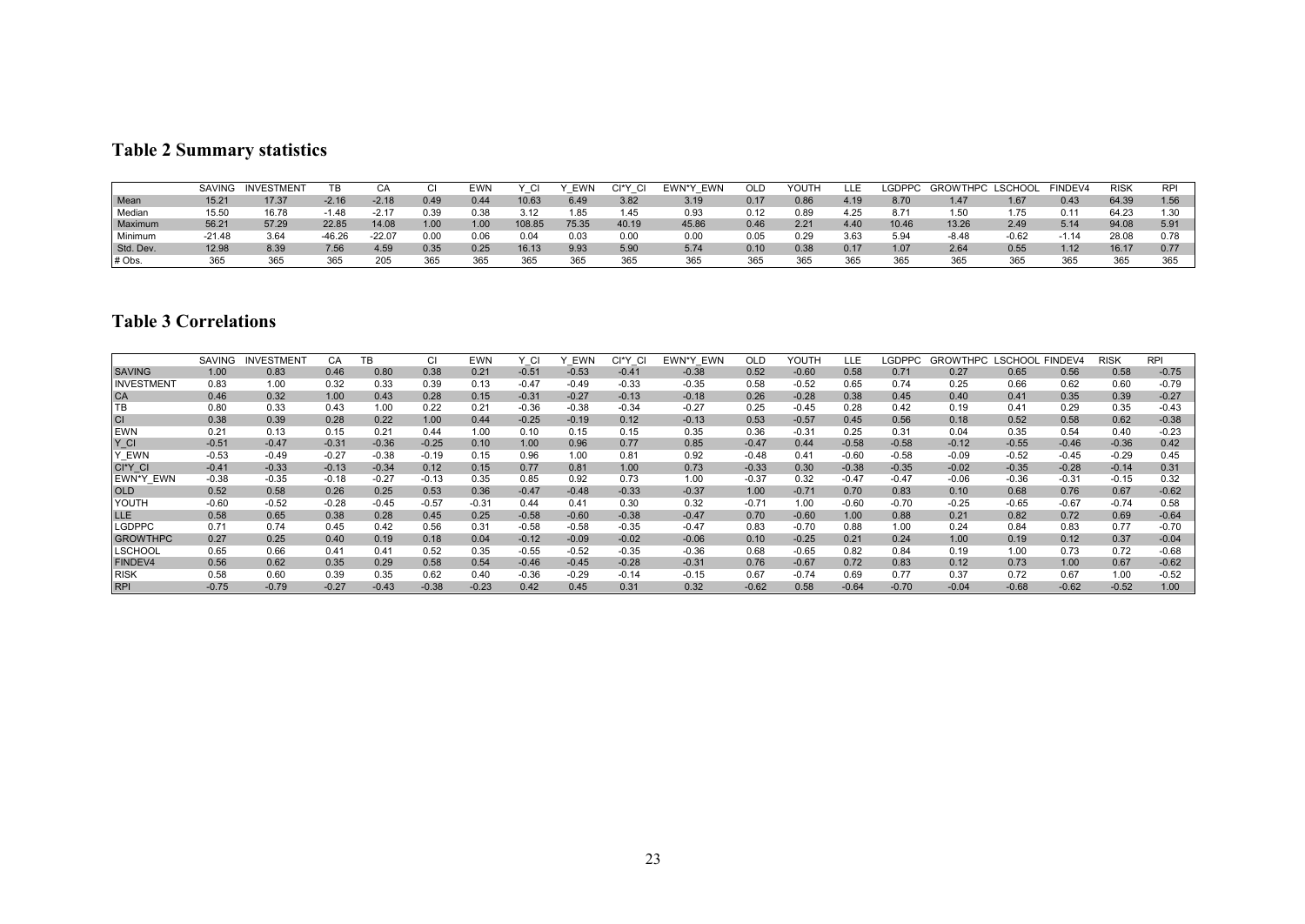# **Table 4 Regression results for national saving**

|                                           | S <sub>1</sub> |            | S <sub>2</sub> |            | S <sub>3</sub> |            |             | S <sub>4</sub> |             | S <sub>5</sub>                  | S <sub>6</sub> |           |                                   |
|-------------------------------------------|----------------|------------|----------------|------------|----------------|------------|-------------|----------------|-------------|---------------------------------|----------------|-----------|-----------------------------------|
|                                           | Coefficient    | Std. Error | Coefficient    | Std. Error | Coefficient    | Std. Error | Coefficient | Std. Error     | Coefficient | Std. Error Coeff.*mean(Cl*Y Cl) | Coefficient    |           | Std. Error Coeff.*mean(EWN*Y EWN) |
| C                                         | $-87.07$       | 16.98 ***  | $-48.81$       | $15.17***$ | $-24.64$       | 17.16      | 27.95       | 17.33          | 20.69       | 21.42                           | 34.69          | 24.84     |                                   |
| <b>OLD</b>                                | $-19.72$       | $8.45**$   | $-54.62$       | $8.02***$  | $-49.66$       | $8.01***$  | $-51.13$    | $7.50***$      | $-41.22$    | $8.88***$                       | $-40.70$       | $8.94***$ |                                   |
| YOUTH                                     | $-18.13$       | $2.05***$  | $-12.29$       | $1.86***$  | $-10.77$       | $1.88***$  | $-7.94$     | $1.91***$      | $-6.20$     | $2.35***$                       | $-4.89$        | $2.48$ ** |                                   |
| LLE.                                      | 28.93          | $4.06***$  | $-1.31$        | 4.50       | $-7.58$        | 4.90       | $-13.71$    | 4.59 ***       | $-7.90$     | 5.84                            | $-12.12$       | $6.47*$   |                                   |
| LGDPPC(-1)                                |                |            | 10.34          | $0.96***$  | 9.65           | $1.00***$  | 7.04        | $1.09***$      | 5.66        | $1.36***$                       | 5.97           | $1.42***$ |                                   |
| GROWTHPC(-1)                              |                |            |                |            | 0.55           | $0.17***$  | 0.54        | $0.16***$      | 0.54        | $0.20***$                       | 0.70           | $0.20***$ |                                   |
| <b>LSCHOOL</b>                            |                |            |                |            | 3.04           | $1.47$ **  | 2.29        | $1.36$ *       | $-1.06$     | 1.88                            | $-0.45$        | 2.01      |                                   |
| FINDEV4                                   |                |            |                |            |                |            | 0.82        | 0.72           | 0.82        | 0.89                            | 1.83           | $0.91$ ** |                                   |
| <b>RISK</b>                               |                |            |                |            |                |            | 0.06        | 0.05           | 0.07        | 0.05                            | 0.05           | 0.06      |                                   |
| $RPI(-1)$                                 |                |            |                |            |                |            | $-6.21$     | $0.77***$      | $-7.67$     | $0.93***$                       | $-8.78$        | $1.00***$ |                                   |
|                                           |                |            |                |            |                |            |             |                |             |                                 |                |           |                                   |
| CI*Y CI*(OLD-OLD CI)                      |                |            |                |            |                |            |             |                | $-3.99$     | $2.29*$<br>$-15.22$             |                |           |                                   |
| CI*Y_CI*(YOUTH-YOUTH_CI)                  |                |            |                |            |                |            |             |                | $-0.66$     | $0.38 *$                        | $-2.52$        |           |                                   |
| CI*Y CI*(LLE-LLE CI)                      |                |            |                |            |                |            |             |                | $-1.06$     | $0.54$ **                       | $-4.03$        |           |                                   |
| CI*Y_CI*(LGDPPC(-1)-LGDPPC_CI(-1))        |                |            |                |            |                |            |             |                | 0.19        | 0.18                            | 0.74           |           |                                   |
| CI*Y_CI*(GROWTHPC(-1)-GROWTHPC_CI(-1))    |                |            |                |            |                |            |             |                | 0.00        | 0.03                            | 0.00           |           |                                   |
| CI*Y_CI*(LSCHOOL-LSCHOOL_CI)              |                |            |                |            |                |            |             |                | 0.25        | 0.16                            | 0.96           |           |                                   |
| CI*Y CI*(FINDEV4-FINDEV4 CI)              |                |            |                |            |                |            |             |                | 0.17        | 0.18                            | 0.66           |           |                                   |
| CI*Y_CI*(RISK-RISK_CI)                    |                |            |                |            |                |            |             |                | 0.00        | 0.01                            | 0.01           |           |                                   |
| CI*Y_CI*(RPI(-1)-RPI_CI(-1))              |                |            |                |            |                |            |             |                | 0.13        | $0.07 *$                        | 0.48           |           |                                   |
| CI*Y_CI                                   |                |            |                |            |                |            |             |                | 0.16        | 0.27                            | 0.00           |           |                                   |
|                                           |                |            |                |            |                |            |             |                |             |                                 |                |           |                                   |
| EWN*Y EWN*(OLD-OLD EWN)                   |                |            |                |            |                |            |             |                |             |                                 | $-9.70$        | $3.84***$ | $-30.95$                          |
| EWN*Y_EWN*(YOUTH-YOUTH_EWN)               |                |            |                |            |                |            |             |                |             |                                 | $-1.15$        | $0.55**$  | $-3.66$                           |
| EWN*Y EWN*(LLE-LLE EWN)                   |                |            |                |            |                |            |             |                |             |                                 | 0.83           | 0.71      | 2.66                              |
| EWN*Y_EWN*(LGDPPC(-1)-LGDPPC_EWN(-1))     |                |            |                |            |                |            |             |                |             |                                 | 0.29           | 0.24      | 0.92                              |
| EWN*Y_EWN*(GROWTHPC(-1)-GROWTHPC_EWN(-1)) |                |            |                |            |                |            |             |                |             |                                 | $-0.04$        | 0.03      | $-0.14$                           |
| EWN*Y_EWN*(LSCHOOL-LSCHOOL_EWN)           |                |            |                |            |                |            |             |                |             |                                 | 0.39           | $0.24$ *  | 1.26                              |
| EWN*Y_EWN*(FINDEV4-FINDEV4_EWN)           |                |            |                |            |                |            |             |                |             |                                 | $-0.39$        | 0.25      | $-1.24$                           |
| EWN*Y_EWN*(RISK-RISK_EWN)                 |                |            |                |            |                |            |             |                |             |                                 | 0.00           | 0.01      | 0.00                              |
| EWN*Y EWN*(RPI(-1)-RPI EWN(-1))           |                |            |                |            |                |            |             |                |             |                                 | 0.25           | $0.09***$ | 0.79                              |
| EWN*Y_EWN                                 |                |            |                |            |                |            |             |                |             |                                 | $-0.70$        | $0.39*$   | 0.00                              |
|                                           |                |            |                |            |                |            |             |                |             |                                 |                |           |                                   |
| R-squared                                 | 0.48           |            | 0.61           |            | 0.62           |            | 0.68        |                | 0.71        |                                 | 0.71           |           |                                   |
| Adjusted R-squared                        | 0.47           |            | 0.60           |            | 0.61           |            | 0.67        |                | 0.69        |                                 | 0.69           |           |                                   |
| # countries                               | 74             |            | 74             |            | 74             |            | 74          |                | 74          |                                 | 74             |           |                                   |
| # obs.                                    | 365            |            | 365            |            | 365            |            | 365         |                | 365         |                                 | 365            |           |                                   |

Note: All estimations include period fixed effects. \*\*\*, \*\*, \* denote 1%, 5%, and 10% significance level for a two-side test.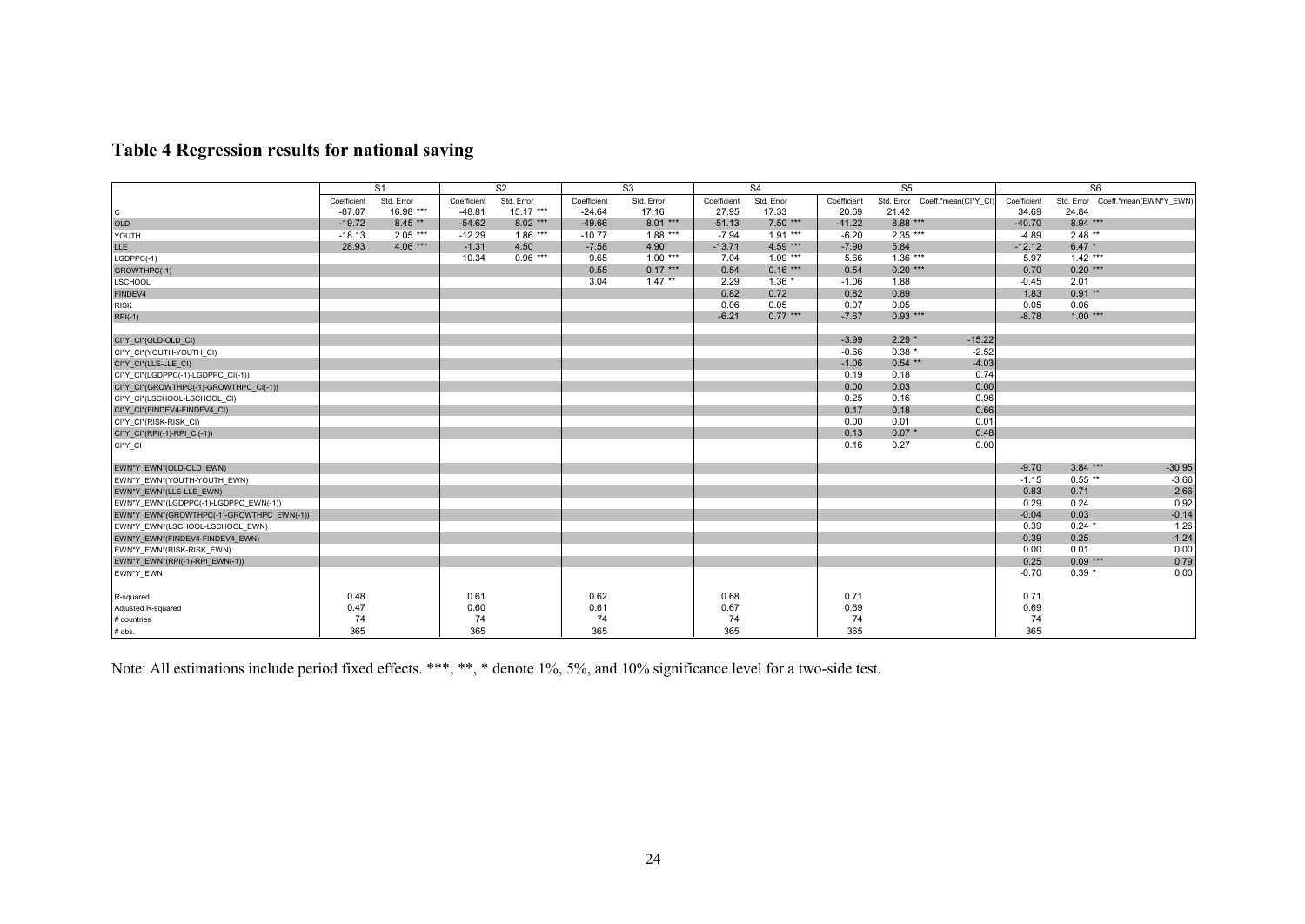# **Table 5 Regression results for investment**

|                                           | 11          |            | 12          |            | 3           |            | 4           |            | 15          |                                 |          | 16          |            |                                   |
|-------------------------------------------|-------------|------------|-------------|------------|-------------|------------|-------------|------------|-------------|---------------------------------|----------|-------------|------------|-----------------------------------|
|                                           | Coefficient | Std. Error | Coefficient | Std. Error | Coefficient | Std. Error | Coefficient | Std. Error | Coefficient | Std. Error Coeff.*mean(Cl*Y_Cl) |          | Coefficient |            | Std. Error Coeff.*mean(EWN*Y_EWN) |
| $\mathtt{C}$                              | $-62.00$    | 10.88 ***  | $-46.68$    | 10.65 ***  | $-33.27$    | $12.02***$ | 6.64        | 11.78      | $-2.22$     | 14.44                           |          | $-1.14$     | 16.37      |                                   |
| OLD                                       | $-3.57$     | 5.41       | $-17.55$    | 5.63       | $-13.99$    | $5.61***$  | $-17.74$    | $5.10***$  | $-12.03$    | 5.99 **                         |          | $-14.96$    | $5.89***$  |                                   |
| YOUTH                                     | $-8.52$     | $1.31***$  | $-6.18$     | 1.31       | $-5.19$     | $1.32***$  | $-1.68$     | 1.30       | $-1.94$     | 1.58                            |          | $-2.06$     | 1.64       |                                   |
| LLE                                       | 20.84       | $2.60***$  | 8.73        | 3.16       | 5.11        | 3.43       | 1.25        | 3.12       | 4.11        | 3.94                            |          | 3.66        | 4.26       |                                   |
| LGDPPC(-1)                                |             |            |             |            | 3.84        | $0.70***$  | 0.90        | 0.74       | 1.25        | 0.92                            |          | 1.57        | $0.94*$    |                                   |
| GROWTHPC(-1)                              |             |            |             |            | 0.45        | $0.12***$  | 0.41        | $0.11***$  | 0.57        | $0.13***$                       |          | 0.68        | $0.13***$  |                                   |
| <b>LSCHOOL</b>                            |             |            |             |            | 1.28        | 1.03       | 0.48        | 0.92       | $-0.48$     | 1.27                            |          | $-0.61$     | 1.33       |                                   |
| FINDEV4                                   |             |            |             |            |             |            | 1.63        | $0.49***$  | 0.94        | 0.60                            |          | 1.26        | $0.60$ **  |                                   |
| <b>RISK</b>                               |             |            |             |            |             |            | 0.11        | $0.03***$  | 0.06        | 0.04                            |          | 0.04        | 0.04       |                                   |
| $RPI(-1)$                                 |             |            |             |            |             |            | $-4.51$     | $0.52***$  | $-5.63$     | $0.63***$                       |          | $-5.89$     | $0.66***$  |                                   |
|                                           |             |            |             |            |             |            |             |            |             |                                 |          |             |            |                                   |
| CI*Y_CI*(OLD-OLD_CI)                      |             |            |             |            |             |            |             |            | $-3.22$     | $1.54$ **                       | $-12.28$ |             |            |                                   |
| CI*Y_CI*(YOUTH-YOUTH_CI)                  |             |            |             |            |             |            |             |            | 0.04        | 0.26                            | 0.16     |             |            |                                   |
| CI*Y_CI*(LLE-LLE_CI)                      |             |            |             |            |             |            |             |            | $-0.03$     | 0.37                            | $-0.12$  |             |            |                                   |
| CI*Y_CI*(LGDPPC(-1)-LGDPPC_CI(-1))        |             |            |             |            |             |            |             |            | $-0.09$     | 0.12                            | $-0.35$  |             |            |                                   |
| CI*Y_CI*(GROWTHPC(-1)-GROWTHPC_CI(-1))    |             |            |             |            |             |            |             |            | $-0.02$     | 0.02                            | $-0.09$  |             |            |                                   |
| CI*Y_CI*(LSCHOOL-LSCHOOL_CI)              |             |            |             |            |             |            |             |            | $-0.02$     | 0.11                            | $-0.08$  |             |            |                                   |
| CI*Y_CI*(FINDEV4-FINDEV4_CI)              |             |            |             |            |             |            |             |            | 0.26        | $0.12$ **                       | 0.98     |             |            |                                   |
| CI*Y_CI*(RISK-RISK_CI)                    |             |            |             |            |             |            |             |            | 0.01        | $0.01 *$                        | 0.03     |             |            |                                   |
| CI*Y_CI*(RPI(-1)-RPI_CI(-1))              |             |            |             |            |             |            |             |            | 0.13        | $0.05***$                       | 0.48     |             |            |                                   |
| CI*Y_CI                                   |             |            |             |            |             |            |             |            | $-0.30$     | $0.18 *$                        | 0.00     |             |            |                                   |
|                                           |             |            |             |            |             |            |             |            |             |                                 |          |             |            |                                   |
| EWN*Y EWN*(OLD-OLD EWN)                   |             |            |             |            |             |            |             |            |             |                                 |          | $-5.06$     | $2.53$ **  | $-16.15$                          |
| EWN*Y_EWN*(YOUTH-YOUTH_EWN)               |             |            |             |            |             |            |             |            |             |                                 |          | 0.24        | 0.36       | 0.78                              |
| EWN*Y_EWN*(LLE-LLE_EWN)                   |             |            |             |            |             |            |             |            |             |                                 |          | 0.41        | 0.47       | 1.30                              |
| EWN*Y_EWN*(LGDPPC(-1)-LGDPPC_EWN(-1))     |             |            |             |            |             |            |             |            |             |                                 |          | $-0.12$     | 0.16       | $-0.39$                           |
| EWN*Y_EWN*(GROWTHPC(-1)-GROWTHPC_EWN(-1)) |             |            |             |            |             |            |             |            |             |                                 |          | $-0.06$     | $0.02$ *** | $-0.21$                           |
| EWN*Y_EWN*(LSCHOOL-LSCHOOL_EWN)           |             |            |             |            |             |            |             |            |             |                                 |          | $-0.04$     | 0.16       | $-0.14$                           |
| EWN*Y_EWN*(FINDEV4-FINDEV4_EWN)           |             |            |             |            |             |            |             |            |             |                                 |          | 0.18        | 0.16       | 0.56                              |
| EWN*Y_EWN*(RISK-RISK_EWN)                 |             |            |             |            |             |            |             |            |             |                                 |          | 0.02        | $0.01$ **  | 0.06                              |
| EWN*Y_EWN*(RPI(-1)-RPI_EWN(-1))           |             |            |             |            |             |            |             |            |             |                                 |          | 0.12        | $0.06$ **  | 0.40                              |
| EWN*Y_EWN                                 |             |            |             |            |             |            |             |            |             |                                 |          | $-0.75$     | $0.26***$  | 0.00                              |
|                                           |             |            |             |            |             |            |             |            |             |                                 |          |             |            |                                   |
|                                           |             |            |             |            |             |            |             |            |             |                                 |          |             |            |                                   |
| R-squared                                 | 0.49        |            | 0.53        |            | 0.55        |            | 0.65        |            | 0.69        |                                 |          | 0.69        |            |                                   |
| Adjusted R-squared                        | 0.48        |            | 0.52        |            | 0.54        |            | 0.63        |            | 0.66        |                                 |          | 0.67        |            |                                   |
| # countries                               | 74          |            | 74          |            | 74          |            | 74          |            | 74          |                                 |          | 74          |            |                                   |
| # obs.                                    | 365         |            | 365         |            | 365         |            | 365         |            | 365         |                                 |          | 365         |            |                                   |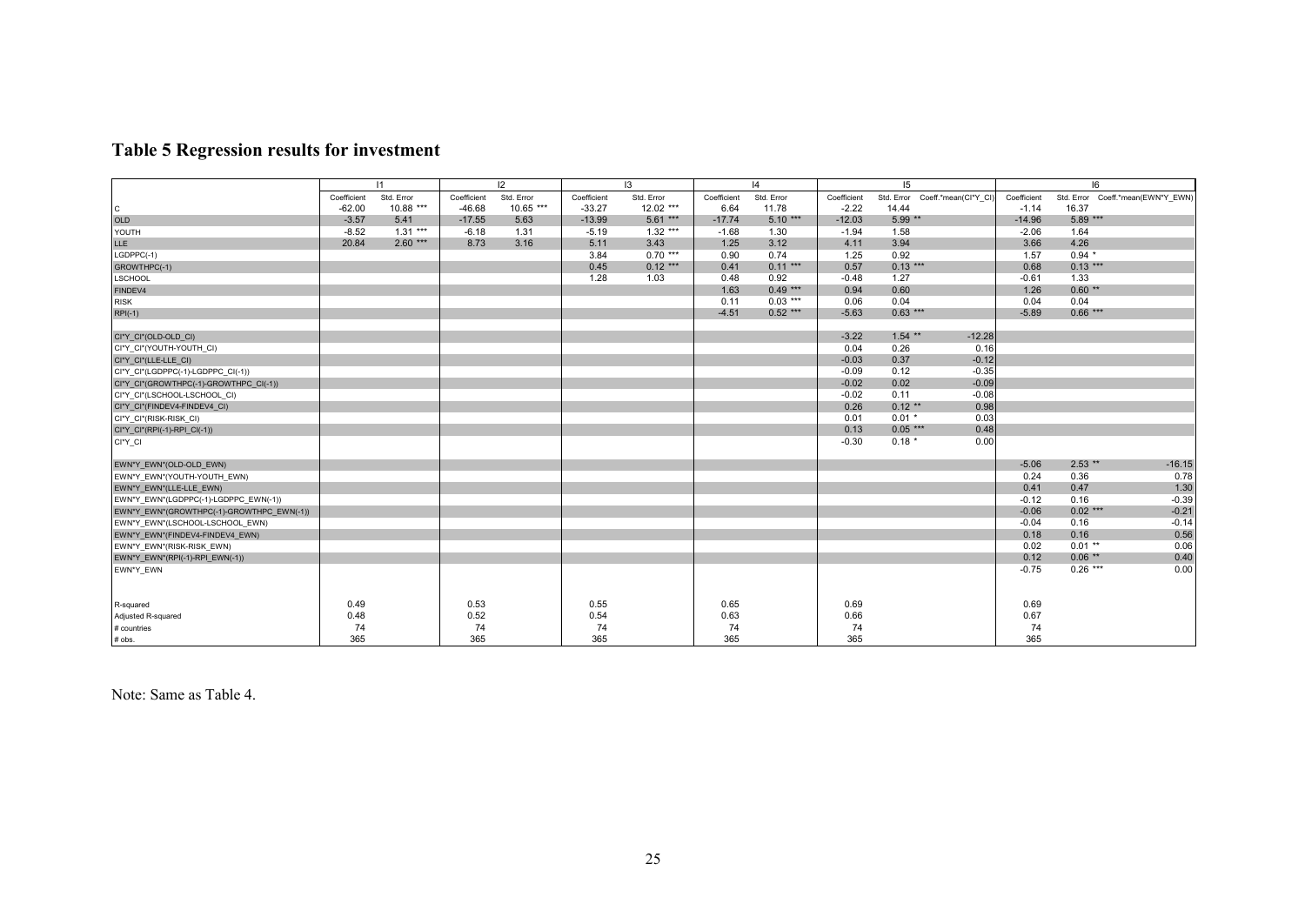|                                           |             | S7         |             | S <sub>8</sub> |             | 17         | 18          |            |  |
|-------------------------------------------|-------------|------------|-------------|----------------|-------------|------------|-------------|------------|--|
|                                           | Coefficient | Std. Error | Coefficient | Std. Error     | Coefficient | Std. Error | Coefficient | Std. Error |  |
| $\mathsf{C}$                              | 24.53       | $1.05***$  | 29.25       | $1.50***$      | 23.59       | $0.69***$  | 24.01       | $1.00***$  |  |
| (1-CI)*OLD                                | $-40.74$    | 18.09 **   | $-36.29$    | $16.07$ **     | 5.20        | 11.86      | $-4.97$     | 10.69      |  |
| (1-Cl)*YOUTH                              | $-2.76$     | 3.26       | $-5.58$     | 3.55           | 1.57        | 2.14       | $-1.58$     | 2.36       |  |
| $(1-CI)^{\star}LLE$                       | $-7.42$     | 8.08       | $-21.48$    | $9.89**$       | 3.32        | 5.30       | $-1.52$     | 6.58       |  |
| $(1-CI)^*LGDPPC(-1)$                      | 4.83        | $1.89***$  | 11.55       | $2.22***$      | $-0.06$     | 1.24       | 4.25        | $1.48***$  |  |
| (1-CI)*GROWTHPC(-1)                       | 0.29        | 0.29       | 1.14        | $0.31***$      | 0.45        | $0.19**$   | 0.99        | $0.21***$  |  |
| (1-CI)*LSCHOOL                            | 2.60        | 2.77       | 0.62        | 3.01           | 1.98        | 1.81       | 0.94        | 2.00       |  |
| (1-CI)*FINDEV4                            | 0.56        | 2.03       | $-0.47$     | 1.85           | 2.23        | $1.33$ *   | 1.02        | 1.23       |  |
| (1-CI)*RISK                               | 0.11        | 0.08       | $-0.11$     | 0.09           | 0.05        | 0.05       | $-0.08$     | 0.06       |  |
| $(1-CI)^*RPI(-1)$                         | $-6.99$     | $1.27***$  | $-11.20$    | $1.41***$      | $-5.25$     | $0.83***$  | $-7.45$     | $0.94***$  |  |
|                                           |             |            |             |                |             |            |             |            |  |
| CI*Y_CI*(OLD-OLD_CI)                      | $-6.21$     | $2.32***$  |             |                | $-4.31$     | $1.52***$  |             |            |  |
| CI*Y_CI*(YOUTH-YOUTH_CI)                  | $-1.19$     | $0.39***$  |             |                | $-0.29$     | 0.26       |             |            |  |
| CI*Y_CI*(LLE-LLE_CI)                      | $-1.85$     | $0.53***$  |             |                | $-0.20$     | 0.35       |             |            |  |
| CI*Y_CI*(LGDPPC(-1)-LGDPPC_CI(-1))        | 0.23        | 0.18       |             |                | $-0.17$     | 0.12       |             |            |  |
| CI*Y_CI*(GROWTHPC(-1)-GROWTHPC_CI(-1))    | 0.02        | 0.03       |             |                | 0.00        | 0.02       |             |            |  |
| CI*Y_CI*(LSCHOOL-LSCHOOL_CI)              | $-0.03$     | 0.16       |             |                | $-0.20$     | $0.10**$   |             |            |  |
| CI*Y_CI*(FINDEV4-FINDEV4_CI)              | 0.57        | $0.17***$  |             |                | 0.50        | $0.11***$  |             |            |  |
| CI*Y_CI*(RISK-RISK_CI)                    | 0.01        | 0.01       |             |                | 0.01        | $0.00***$  |             |            |  |
| CI*Y_CI*(RPI(-1)-RPI_CI(-1))              | $-0.07$     | 0.07       |             |                | $-0.01$     | 0.04       |             |            |  |
| $1-CI$                                    | $-13.11$    | 29.44      |             |                | $-22.73$    | 19.30      |             |            |  |
| CI*Y_CI                                   | 0.44        | 0.30       |             |                | $-0.22$     | 0.20       |             |            |  |
|                                           |             |            |             |                |             |            |             |            |  |
| EWN*Y_EWN*(OLD-OLD_EWN)                   |             |            | $-14.76$    | $3.73***$      |             |            | $-6.88$     | $2.48***$  |  |
| EWN*Y_EWN*(YOUTH-YOUTH_EWN)               |             |            | $-1.65$     | $0.52***$      |             |            | $-0.08$     | 0.34       |  |
| EWN*Y_EWN*(LLE-LLE_EWN)                   |             |            | 1.44        | $0.65$ **      |             |            | 1.03        | $0.43$ **  |  |
| EWN*Y_EWN*(LGDPPC(-1)-LGDPPC_EWN(-1))     |             |            | 0.11        | 0.23           |             |            | $-0.34$     | $0.15$ **  |  |
| EWN*Y_EWN*(GROWTHPC(-1)-GROWTHPC_EWN(-1)) |             |            | $-0.06$     | $0.03*$        |             |            | $-0.05$     | $0.02$ *** |  |
| EWN*Y_EWN*(LSCHOOL-LSCHOOL_EWN)           |             |            | 0.04        | 0.22           |             |            | $-0.31$     | $0.15$ **  |  |
| EWN*Y_EWN*(FINDEV4-FINDEV4_EWN)           |             |            | $-0.25$     | 0.24           |             |            | 0.35        | $0.16$ **  |  |
| EWN*Y_EWN*(RISK-RISK_EWN)                 |             |            | 0.02        | $0.01 *$       |             |            | 0.03        | $0.01***$  |  |
| EWN*Y_EWN*(RPI(-1)-RPI_EWN(-1))           |             |            | $-0.14$     | $0.08*$        |             |            | $-0.12$     | $0.05$ **  |  |
| 1-EWN                                     |             |            | 3.13        | 37.09          |             |            | $-24.10$    | 24.68      |  |
| EWN*Y_EWN                                 |             |            | $-1.38$     | $0.45***$      |             |            | $-0.96$     | $0.30***$  |  |
|                                           |             |            |             |                |             |            |             |            |  |
| R-squared                                 | 0.62        |            | 0.65        |                | 0.61        |            | 0.63        |            |  |
| Adjusted R-squared                        | 0.60        |            | 0.63        |                | 0.58        |            | 0.61        |            |  |
| # countries                               | 74          |            | 74          |                | 74          |            | 74          |            |  |
| # obs.                                    | 365         |            | 365         |                | 365         |            | 365         |            |  |

# **Table 6 Regression results for alternative saving and investment equations**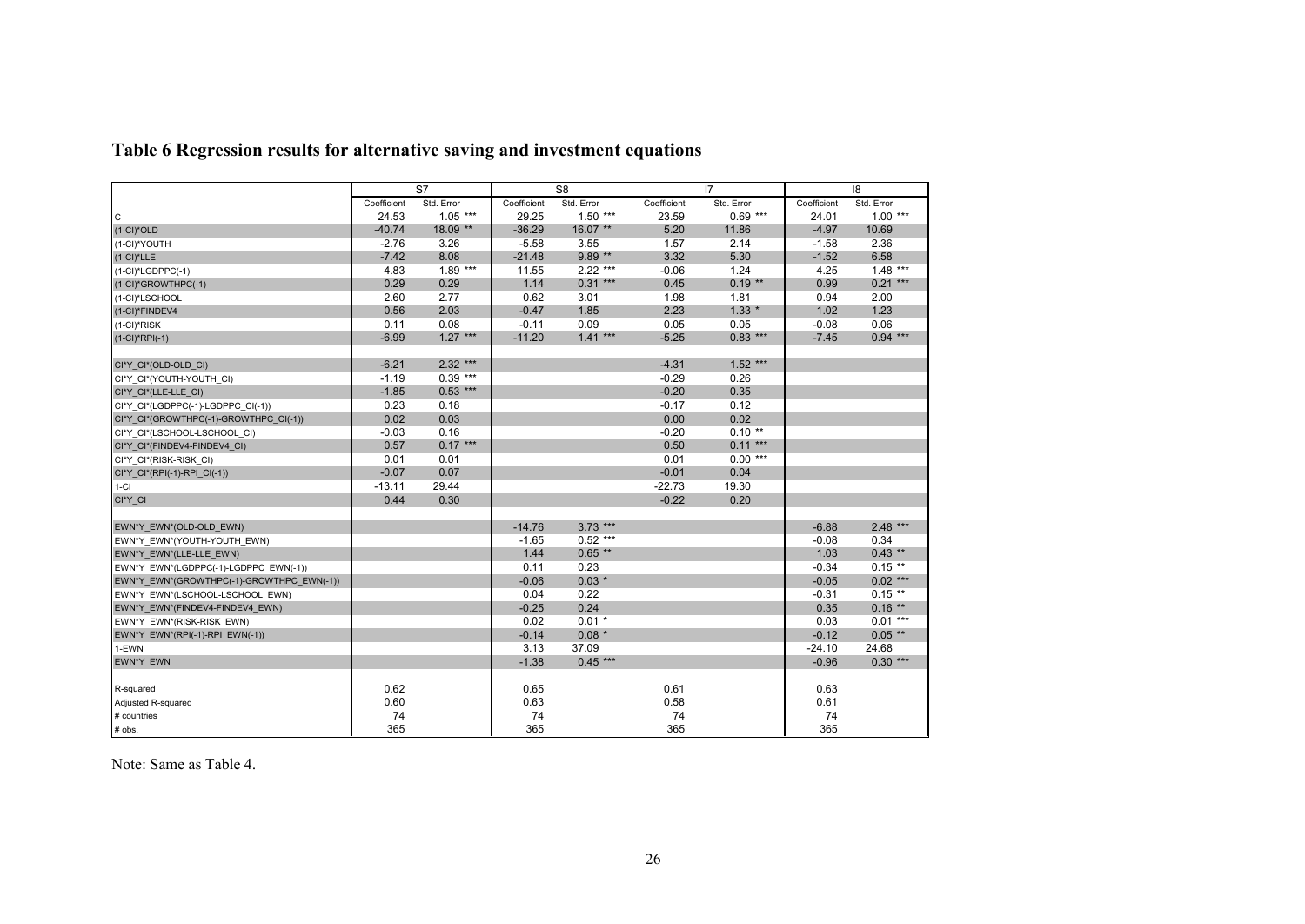|                           | S9          |              |             | 19          |             | S <sub>10</sub> | 110         |             |  |
|---------------------------|-------------|--------------|-------------|-------------|-------------|-----------------|-------------|-------------|--|
|                           | Coefficient | Std. Error   | Coefficient | Std. Error  | Coefficient | Std. Error      | Coefficient | Std. Error  |  |
| $\mathsf{C}$              | $-1027.88$  | 1017.15      | $-2144.36$  | 674.95 ***  | 1476.85     | 481.46 ***      | 660.78      | 326.17 **   |  |
| <b>OLD</b>                | $-62.50$    | $8.95***$    | $-21.41$    | $5.94***$   | $-1486.77$  | 496.21 ***      | $-723.92$   | 336.16 **   |  |
| YOUTH                     | $-10.01$    | $2.09***$    | $-1.54$     | 1.39        | $-524.52$   | 212.56 ***      | $-92.41$    | 144.00      |  |
| LE                        | $-17.54$    | $4.43***$    | $-0.04$     | 2.94        | $-215.36$   | 85.95 ***       | $-113.83$   | 58.23 **    |  |
| $LGDPPC(-1)$              | 6.95        | $1.10***$    | 0.65        | 0.73        | 8.82        | 7.92            | $-7.49$     | 5.37        |  |
| GROWTHPC(-1)              | 0.37        | $0.17**$     | 0.27        | $0.12**$    | 0.49        | $0.23$ **       | 0.22        | 0.15        |  |
| <b>LSCHOOL</b>            | 2.01        | 1.36         | $-0.21$     | 0.90        | $-58.00$    | 85.42           | $-17.28$    | 57.87       |  |
| FINDEV4                   | 2.45        | $0.83***$    | 3.10        | $0.55***$   | 138.69      | 46.01 ***       | 81.90       | $31.17$ *** |  |
| <b>RISK</b>               | 0.10        | $0.05$ **    | 0.14        | $0.03$ ***  | $-0.54$     | 3.80            | 0.88        | 2.57        |  |
| $RPI(-1)$                 | $-4.95$     | $0.80***$    | $-3.05$     | $0.53***$   | $-2.60$     | $1.02***$       | $-1.07$     | 0.69        |  |
| CI                        | $-1.80$     | 1.67         | $-1.27$     | 1.10        | $-2.07$     | 1.63            | $-1.20$     | 1.10        |  |
| $Y$ <sub>_CI</sub>        | $-0.05$     | $0.03*$      | $-0.03$     | $0.02$ *    | $-0.03$     | 0.03            | $-0.01$     | 0.02        |  |
|                           |             |              |             |             |             |                 |             |             |  |
| OLD_NIL                   | $-1549.28$  | 556.80 ***   | $-633.60$   | 369.48 *    |             |                 |             |             |  |
| YOUTH_NIL                 | $-756.09$   | 251.85 ***   | $-266.08$   | 167.12      |             |                 |             |             |  |
| LE_NIL                    | $-259.04$   | 89.56 ***    | $-196.71$   | $59.43$ *** |             |                 |             |             |  |
| LGDPPC_NIL(-1)            | 280.48      | $111.16$ *** | 273.12      | 73.76 ***   |             |                 |             |             |  |
| GROWTHPC_NIL(-1)          | $-28.83$    | 18.36        | $-30.28$    | $12.18***$  |             |                 |             |             |  |
| LSCHOOL_NIL               | $-428.65$   | 150.35 ***   | $-399.62$   | 99.77 ***   |             |                 |             |             |  |
| FINDEV4_NIL               | 168.07      | 60.88 ***    | 150.10      | 40.40 ***   |             |                 |             |             |  |
| RISK_NIL                  | 5.66        | 4.17         | 8.72        | $2.77***$   |             |                 |             |             |  |
| RPI_NIL(-1)               | 498.68      | 133.53 ***   | 631.55      | 88.61 ***   |             |                 |             |             |  |
|                           |             |              |             |             |             |                 |             |             |  |
| OLD-OLD_NIL               |             |              |             |             | 1423.41     | 491.51 ***      | 698.78      | 332.98 **   |  |
| YOUTH-YOUTH_NIL           |             |              |             |             | 515.81      | 211.68 **       | 91.35       | 143.41      |  |
| LLE-LLE_NIL               |             |              |             |             | 198.11      | 85.54 **        | 114.52      | 57.95 **    |  |
| LGDPPC-LGDPPC_NIL(-1)     |             |              |             |             | $-2.00$     | 7.94            | 8.06        | 5.38        |  |
| GROWTHPC-GROWTHPC_NIL(-1) |             |              |             |             | 0.58        | $0.28$ **       | 0.12        | 0.19        |  |
| LSCHOOL-LSCHOOL_NIL       |             |              |             |             | 60.14       | 85.11           | 17.14       | 57.66       |  |
| FINDEV4-FINDEV4_NIL       |             |              |             |             | $-136.77$   | 45.69 ***       | $-79.67$    | 30.95 ***   |  |
| RISK-RISK_NIL             |             |              |             |             | 0.61        | 3.78            | $-0.77$     | 2.56        |  |
| RPI-RPI_NIL(-1)           |             |              |             |             | $-4.71$     | $1.01***$       | $-4.71$     | $0.68***$   |  |
|                           |             |              |             |             |             |                 |             |             |  |
| R-squared                 | 0.72        |              | 0.71        |             | 0.74        |                 | 0.71        |             |  |
| Adjusted R-squared        | 0.71        |              | 0.69        |             | 0.72        |                 | 0.69        |             |  |
| # countries               | 74          |              | 74          |             | 74          |                 | 74          |             |  |
| # obs.                    | 365         |              | 365         |             | 365         |                 | 365         |             |  |

# **Table 7 Regression results for conventional saving and investment equations**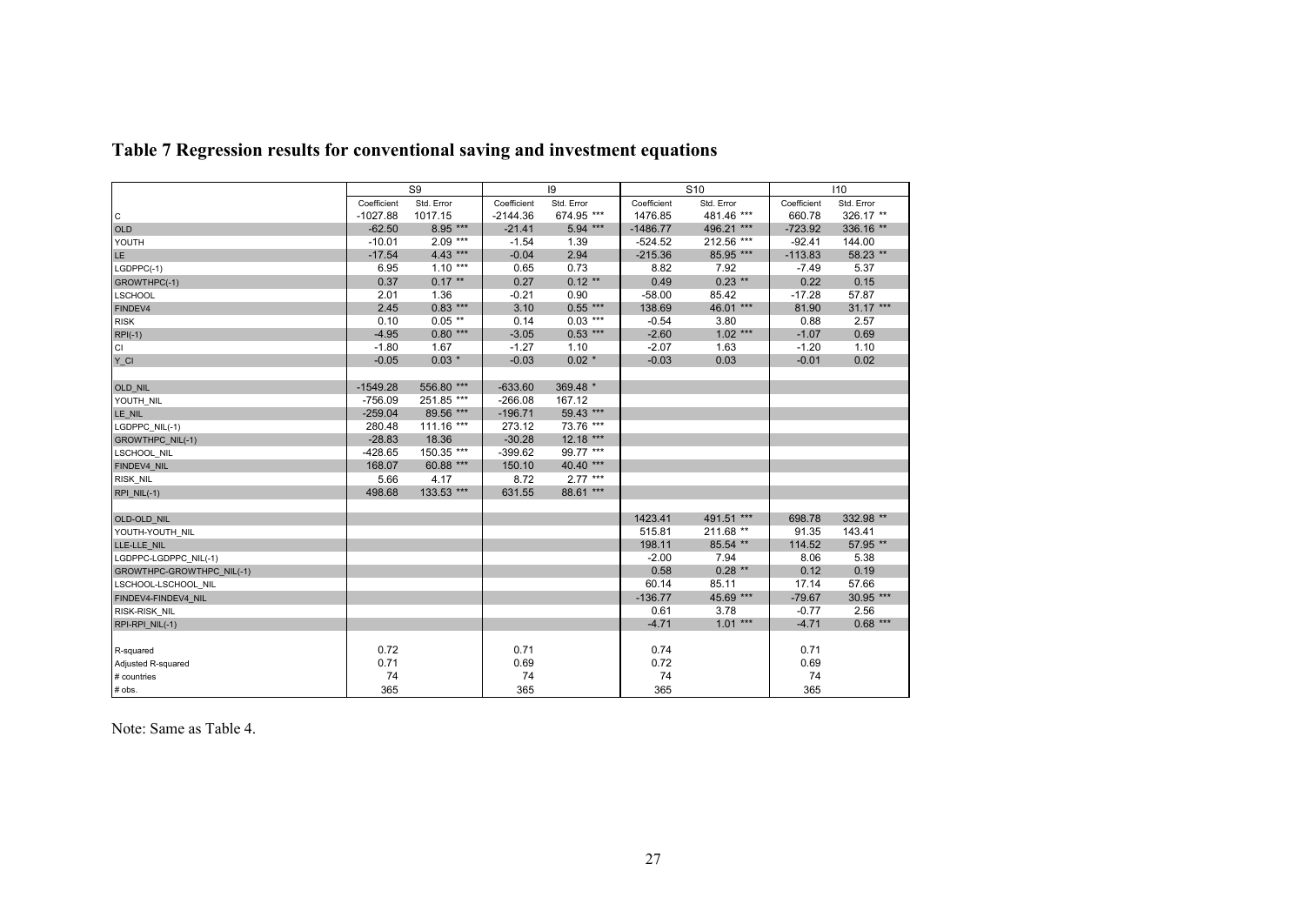# **Table 8 Regression results for trade balance**

|                                           | TB1         |                                 |          | TB <sub>2</sub> |           |                                   | TB <sub>3</sub> |            | TB4         | TB <sub>5</sub> |             | TB <sub>6</sub> |             |            |
|-------------------------------------------|-------------|---------------------------------|----------|-----------------|-----------|-----------------------------------|-----------------|------------|-------------|-----------------|-------------|-----------------|-------------|------------|
|                                           | Coefficient | Std. Error Coeff.*mean(Cl*Y_Cl) |          | Coefficient     |           | Std. Error Coeff.*mean(EWN*Y_EWN) | Coefficient     | Std. Error | Coefficient | Std. Error      | Coefficient | Std. Error      | Coefficient | Std. Error |
| <b>C</b>                                  | $-1.37$     | $0.41***$                       |          | $-1.76$         | $0.44***$ |                                   | 8.19            | $1.50***$  | $-0.86$     | $0.49*$         | $-1.07$     | $0.56*$         | 11.92       | $2.27***$  |
| CI*Y_CI*(OLD-OLD_CI)                      | $-2.65$     | 1.67                            | $-10.11$ |                 |           |                                   |                 |            | $-9.52$     | $2.62***$       |             |                 |             |            |
| CI*Y_CI*(YOUTH-YOUTH_CI)                  | $-1.07$     | $0.27***$                       | $-4.08$  |                 |           |                                   |                 |            | $-2.29$     | $0.34***$       |             |                 |             |            |
| CI*Y_CI*(LLE-LLE_CI)                      | $-2.16$     | $0.37***$                       | $-8.24$  |                 |           |                                   |                 |            | $-0.49$     | 0.49            |             |                 |             |            |
| CI*Y_CI*(LGDPPC(-1)-LGDPPC_CI(-1))        | 0.61        | $0.13***$                       | 2.35     |                 |           |                                   |                 |            | 1.00        | $0.21***$       |             |                 |             |            |
| CI*Y_CI*(GROWTHPC(-1)-GROWTHPC_CI(-1))    | 0.01        | 0.02                            | 0.04     |                 |           |                                   |                 |            | 0.13        | $0.03$ ***      |             |                 |             |            |
| CI*Y_CI*(LSCHOOL-LSCHOOL_CI)              | 0.14        | 0.10                            | 0.52     |                 |           |                                   |                 |            | 0.21        | 0.19            |             |                 |             |            |
| CI*Y_CI*(FINDEV4-FINDEV4_CI)              | 0.14        | 0.12                            | 0.53     |                 |           |                                   |                 |            | $-0.58$     | $0.17***$       |             |                 |             |            |
| CI*Y_CI*(RISK-RISK_CI)                    | 0.00        | 0.01                            | $-0.02$  |                 |           |                                   |                 |            | $-0.03$     | $0.01***$       |             |                 |             |            |
| CI*Y_CI*(RPI(-1)-RPI_CI(-1))              | $-0.09$     | $0.05 *$                        | $-0.32$  |                 |           |                                   |                 |            | $-0.93$     | $0.14***$       |             |                 |             |            |
| CI*Y_CI                                   | 1.11        | $0.20***$                       | 0.00     |                 |           |                                   |                 |            | 0.97        | $0.33***$       |             |                 |             |            |
|                                           |             |                                 |          |                 |           |                                   |                 |            |             |                 |             |                 |             |            |
| EWN*Y_EWN*(OLD-OLD_EWN)                   |             |                                 |          | $-5.79$         | $2.93$ ** | $-18.46$                          |                 |            |             |                 | $-8.47$     | $4.27$ **       |             |            |
| EWN*Y_EWN*(YOUTH-YOUTH_EWN)               |             |                                 |          | $-1.76$         | $0.39***$ | $-5.62$                           |                 |            |             |                 | $-2.07$     | $0.55***$       |             |            |
| EWN*Y_EWN*(LLE-LLE_EWN)                   |             |                                 |          | $-0.72$         | 0.47      | $-2.30$                           |                 |            |             |                 | $-1.72$     | $0.72$ **       |             |            |
| EWN*Y_EWN*(LGDPPC(-1)-LGDPPC_EWN(-1))     |             |                                 |          | 0.57            | $0.17***$ | 1.82                              |                 |            |             |                 | 0.64        | $0.25***$       |             |            |
| EWN*Y_EWN*(GROWTHPC(-1)-GROWTHPC_EWN(-1)) |             |                                 |          | $-0.01$         | 0.03      | $-0.02$                           |                 |            |             |                 | 0.10        | $0.04***$       |             |            |
| EWN*Y_EWN*(LSCHOOL-LSCHOOL_EWN)           |             |                                 |          | 0.40            | $0.14***$ | 1.27                              |                 |            |             |                 | 0.26        | 0.22            |             |            |
| EWN*Y_EWN*(FINDEV4-FINDEV4_EWN)           |             |                                 |          | $-0.30$         | $0.18 *$  | $-0.95$                           |                 |            |             |                 | $-0.64$     | $0.29$ **       |             |            |
| EWN*Y_EWN*(RISK-RISK_EWN)                 |             |                                 |          | $-0.01$         | 0.01      | $-0.04$                           |                 |            |             |                 | 0.00        | 0.01            |             |            |
| EWN*Y_EWN*(RPI(-1)-RPI_EWN(-1))           |             |                                 |          | $-0.09$         | 0.06      | $-0.30$                           |                 |            |             |                 | $-1.24$     | $0.23$ ***      |             |            |
| EWN*Y_EWN                                 |             |                                 |          | 0.84            | $0.34***$ | 0.00                              |                 |            |             |                 | 0.79        | 0.52            |             |            |
|                                           |             |                                 |          |                 |           |                                   |                 |            |             |                 |             |                 |             |            |
| OLD-OLD NIL                               |             |                                 |          |                 |           |                                   | $-32.07$        | $5.95***$  |             |                 |             |                 | 11.92       | $2.27***$  |
| YOUTH-YOUTH_NIL                           |             |                                 |          |                 |           |                                   | $-6.16$         | $1.55***$  |             |                 |             |                 | $-32.70$    | $9.10***$  |
| LLE-LLE_NIL                               |             |                                 |          |                 |           |                                   | $-17.08$        | $3.72***$  |             |                 |             |                 | $-7.52$     | $1.98***$  |
| LGDPPC(-1)-LGDPPC_NIL(-1)                 |             |                                 |          |                 |           |                                   | 5.77            | $0.92***$  |             |                 |             |                 | $-28.57$    | $5.85***$  |
| GROWTHPC(-1)-GROWTHPC_NIL(-1)             |             |                                 |          |                 |           |                                   | 0.11            | $0.13***$  |             |                 |             |                 | 6.22        | $1.43***$  |
| LSCHOOL-LSCHOOL_NIL                       |             |                                 |          |                 |           |                                   | 1.78            | 1.10       |             |                 |             |                 | 0.29        | 0.19       |
| FINDEV4-FINDEV4_NIL                       |             |                                 |          |                 |           |                                   | $-0.54$         | 0.60       |             |                 |             |                 | 2.32        | 1.66       |
| RISK-RISK_NIL                             |             |                                 |          |                 |           |                                   | $-0.03$         | 0.04       |             |                 |             |                 | $-1.75$     | $0.81**$   |
| RPI(-1)-RPI_NIL(-1)                       |             |                                 |          |                 |           |                                   | $-1.84$         | 0.62       |             |                 |             |                 | 0.00        | 0.05       |
| <b>CI</b>                                 |             |                                 |          |                 |           |                                   | $-1.32$         | $1.37***$  |             |                 |             |                 | $-3.18$     | $0.92***$  |
| $Y_C1$                                    |             |                                 |          |                 |           |                                   | $-0.04$         | 0.03       |             |                 |             |                 | $-1.88$     | 1.82       |
|                                           |             |                                 |          |                 |           |                                   |                 |            |             |                 |             |                 |             |            |
| R-squared                                 | 0.32        |                                 |          | 0.23            |           |                                   | 0.40            |            | 0.56        |                 | 0.43        |                 | 0.42        |            |
| Adjusted R-squared                        | 0.30        |                                 |          | 0.20            |           |                                   | 0.37            |            | 0.53        |                 | 0.39        |                 | 0.38        |            |
| # countries                               | 74          |                                 |          | 74              |           |                                   | 74              |            | 43          |                 | 43          |                 | 43          |            |
| # obs.                                    | 365         |                                 |          | 365             |           |                                   | 365             |            | 205         |                 | 205         |                 | 205         |            |